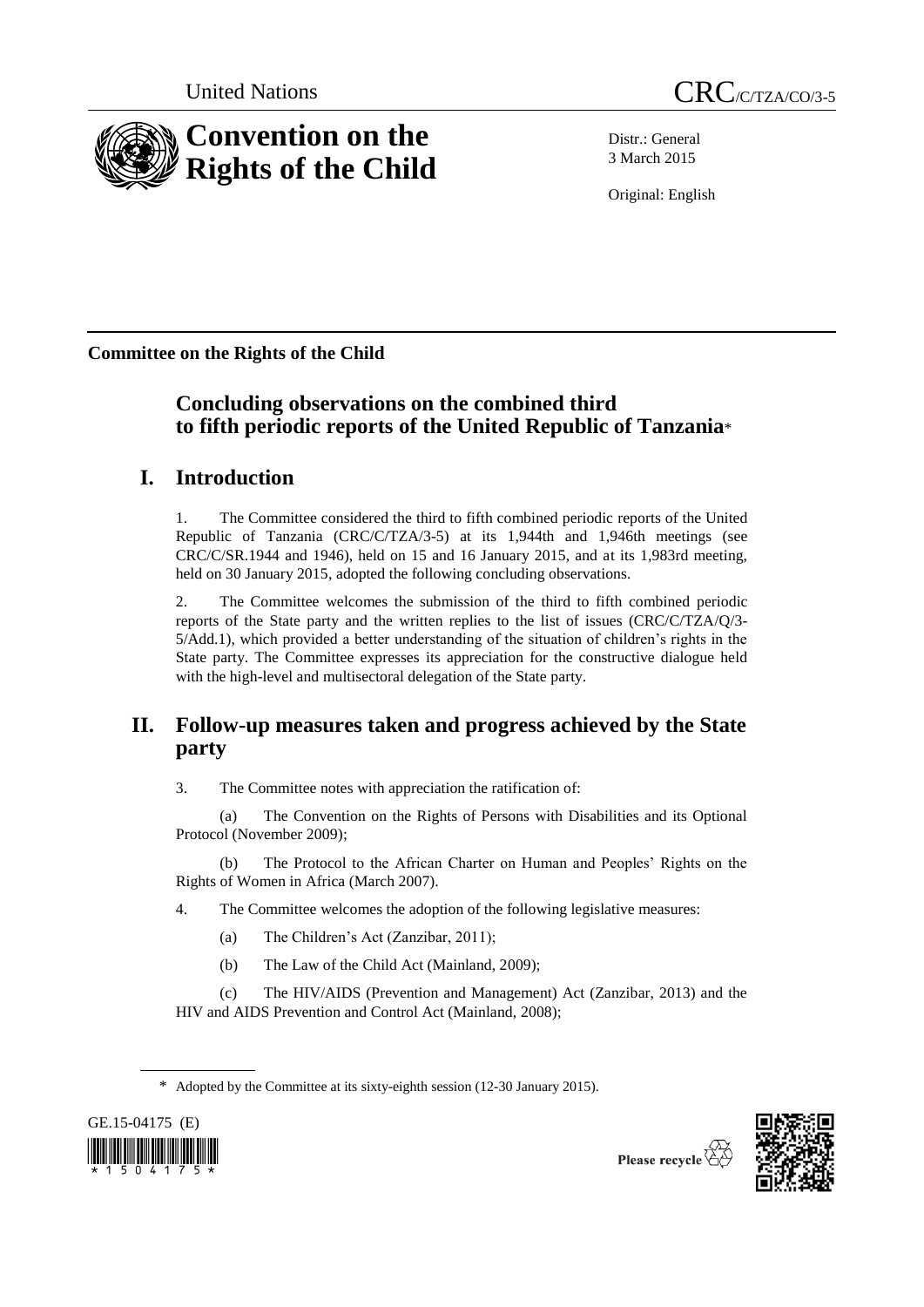(d) The Persons with Disabilities Act and its accompanying Persons with Disabilities (General) Regulations (2012), and the Law on Disability (Zanzibar, 2006).

5. The Committee also welcomes a number of institutional and policy measures, including:

(a) The New Education and Training Policy (2014) and the National Strategy on Inclusive Education (2009-2017);

(b) The establishment of the National Gender Based Violence Committee (Zanzibar) and the Roadmap on Violence against Children and Gender Based Violence (2014-2016);

(c) The Five Year Strategy for the Progressive Reform of Child Justice (2013- 2017);

(d) The establishment of child protection teams at the district and ward levels and the Multi-Sector National Plan of Action to Prevent and Respond to Violence against Children (2012-2015);

(e) The National Disability Mainstreaming Strategy (2010-2015) and the Policy on Disability (Zanzibar 2010).

## **III. Main areas of concern and recommendations**

## **A. General measures of implementation (arts. 4, 42 and 44, para. 6, of the Convention)**

6. **The Committee recommends that the State party take all necessary measures to address the previous recommendations, made in 2006 (see CRC/C/TZA/CO/2), that have not yet been sufficiently implemented, in particular those relating to resources for children (para. 17), birth registration (para. 31), corporal punishment (para. 34), harmful practices (para. 51) and juvenile justice (para. 70).**

## **Legislation**

7. The Committee notes the status of the constitutional reform process and the information according to which further legislative changes to improve the promotion and protection of human rights in the State party will be introduced once the Constitution is approved. Nevertheless, the Committee reiterates its concern that certain laws do not fully comply with the principles and provisions of the Convention and hinder the full realization of children's rights in the State party, notably the Law of Marriage Act, 1971 (Rev. 2002), chapter 16 of the Penal Code and the laws on inheritance.

8. **The Committee encourages the State party to create an appropriate legal framework ensuring that all laws are in compliance with the provisions of the Convention. The Committee therefore urges the Government to reform existing legislation and to strengthen the protection of children's rights.**

## **Comprehensive policy and strategy**

9. The Committee welcomes the various national plans, policies and strategies adopted by the State party on thematic areas of children's rights. However, it is concerned about the low rate of implementation, which is mainly due to the insufficient resources allocated.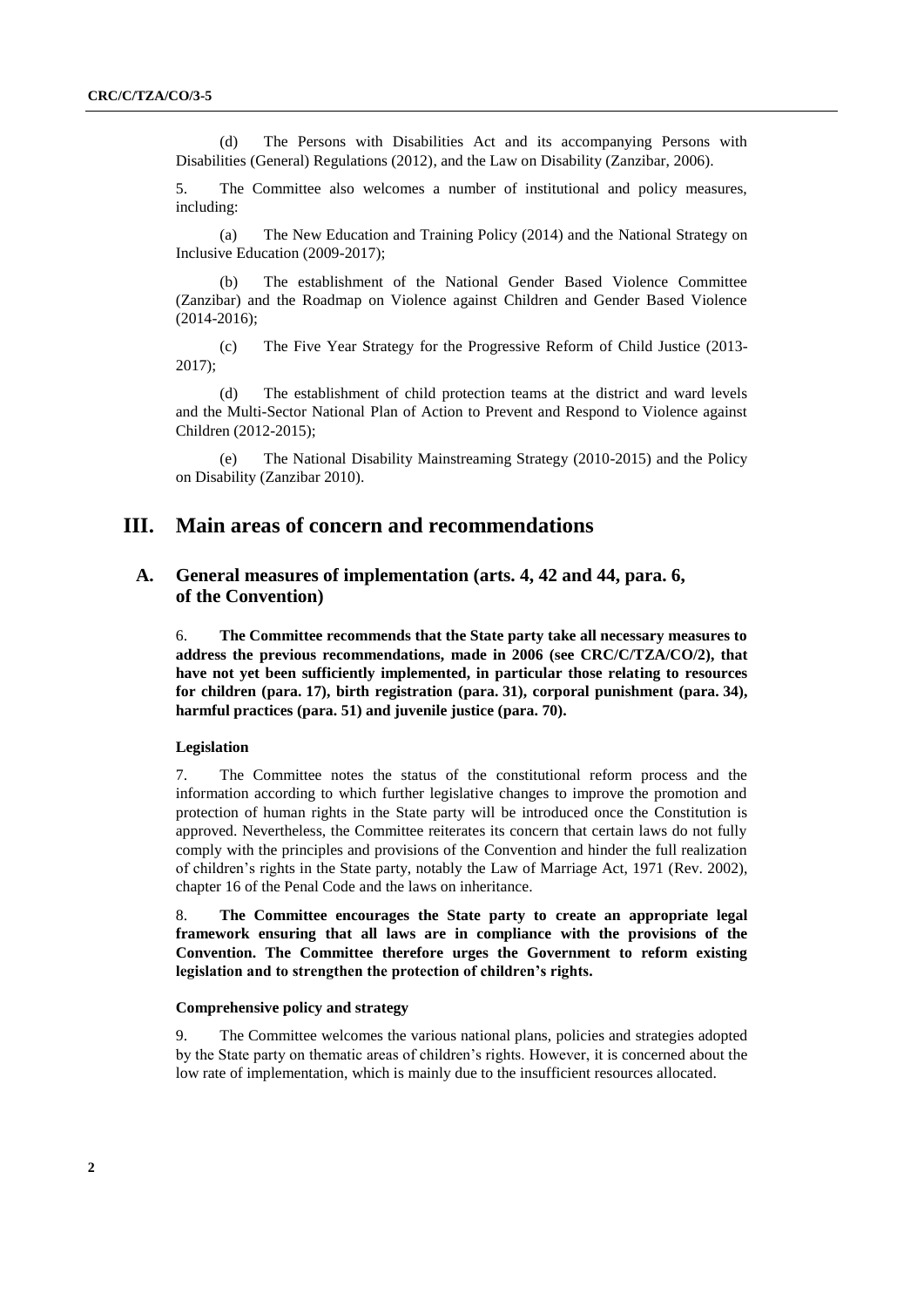10. **The Committee encourages the State party to ensure the effective implementation of the existing strategies addressing children's issues, including through the provision of sufficient human, technical and financial resources.**

#### **Coordination**

11. While welcoming the numerous efforts to enhance the implementation and coordination of action plans and strategies relating to children's rights, the Committee reiterates its concern (CRC/C/TZA/CO/2, para. 10) that there is no single coordinating body in the State party, that children's rights are not Union matters, and that the approach to the implementation of the Convention is not uniform in the two parts of the Union. In Tanzania Mainland, the Committee is particularly concerned about the insufficient clarity in the mandates and roles of the different ministries, departments and entities at the regional and district level responsible for coordination. It is further concerned that, in both the Mainland and Zanzibar, the limited resources allocated to ensuring coordination of children's rights lead to gaps and duplication.

12. **The Committee urges the State party to establish an appropriate body at a high interministerial level with a clear mandate and sufficient authority to coordinate all sectors relevant to the implementation of the Convention, at the national, regional and local levels The State party should ensure that this coordinating body is provided with the necessary human, technical and financial resources to operate effectively.** 

#### **Allocation of resources**

13. The Committee notes the State party's commitment to annually increase its budget allocation for children. However, the Committee expresses its concern that there is no specific budget allocation for children or for the implementation of the Convention and its Optional Protocols in the State party. The Committee is also concerned that the economic growth resulting from, for instance, the extractive industries, has not led to increased investment in children and that the State party continues to over-rely on donor funding.

### 14. **The Committee recommends that the State party:**

**(a) Prioritize and substantially increase the budgetary allocations in the social sectors, taking into account its population growth, to ensure implementation of the economic, social and cultural rights of children, in particular with regard to the improvement of health-care services, and the education and protection of vulnerable groups of children;**

**(b) Establish a child rights-based budgeting process which specifies the necessary financial allocations for the relevant sectors, agencies and vulnerable groups of children and includes a tracking system;** 

**(c) Establish a mechanism to monitor and evaluate the adequacy, efficacy and equitability of the distribution of resources allocated to the implementation of the Convention.** 

### **Data collection**

15. The Committee welcomes the efforts made by the State party towards introducing a central management information system in the context of the Tanzania Statistical Master Plan. Nevertheless, the Committee reiterates its concern over the absence of a centralized data collection system (CRC/C/TZA/CO/2, para. 18), as well as over the deficiencies in compiling, analysing and processing data relating to the rights of the child.

16. **The Committee urges the State party to expeditiously improve its datacollection system. The data should cover all areas of the Convention and should be**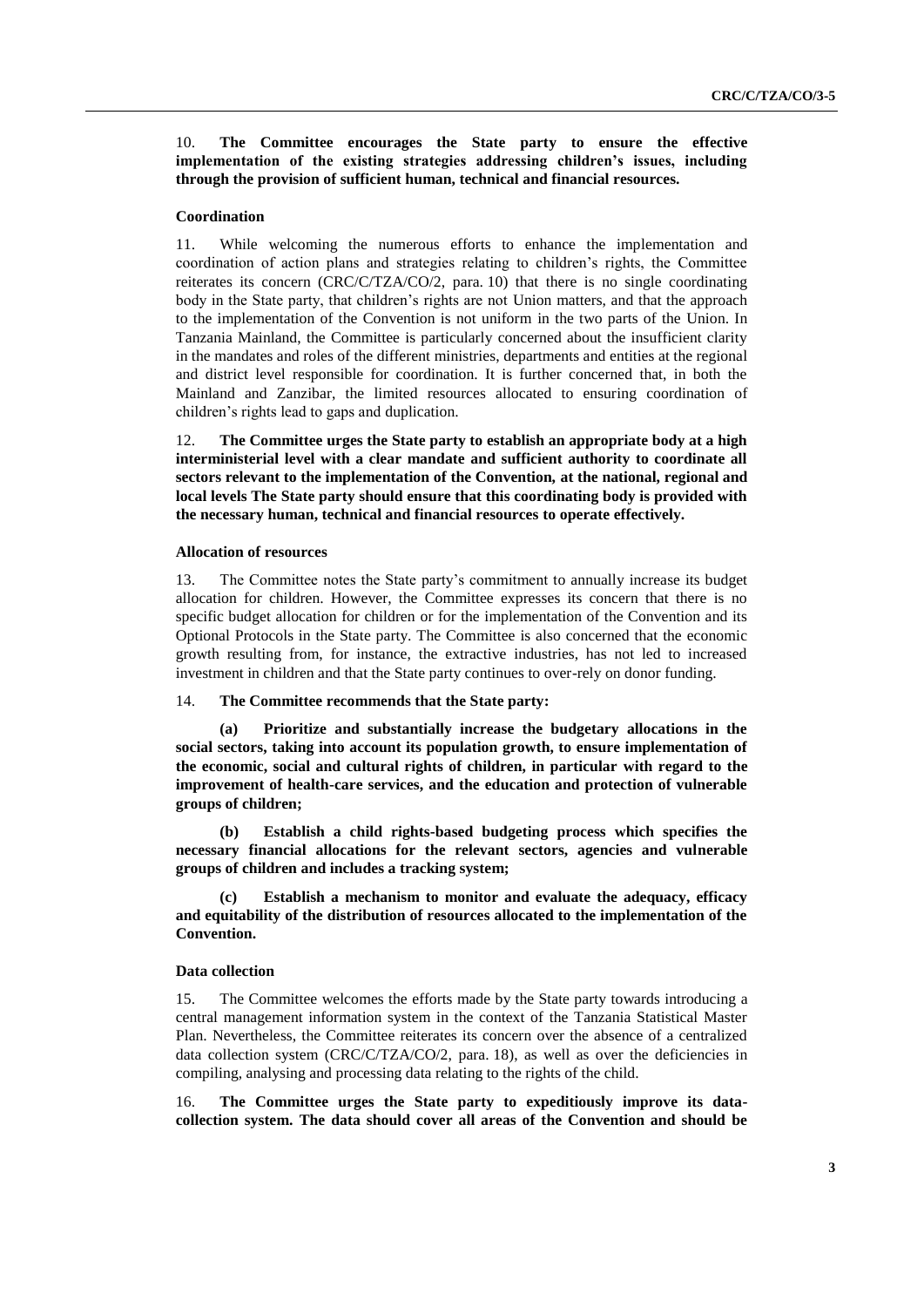**disaggregated by age, sex, disability, geographic location, ethnic origin and socioeconomic background in order to facilitate analysis of the situation of all children, particularly those in situations of vulnerability, and should be used for the formulation, monitoring and evaluation of laws, policies and programmes.** 

### **Independent monitoring**

17. The Committee notes with appreciation the continuing work of the Special Desk for Children's Affairs within the Commission for Human Rights and Good Governance. Nevertheless, the Committee reiterates its concern about the Special Desk's limited human and financial resources (CRC/C/TZA/CO/2, para. 14). It is also concerned that its work does not cover the whole territory of the State party, which has implications for, among other things, the accessibility and the awareness-raising efforts of the Special Desk.

18. **The Committee reiterates its previous recommendation that the State party ensure human and financial resources for the effective functioning of the Special Desk for Children's Affairs (CRC/C/TZA/CO/2, para. 15). It also recommends that the State party seek technical cooperation from, for instance, the Office of the High Commissioner for Human Rights (OHCHR), the United Nations Children's Fund (UNICEF) and the United Nations Development Programme.**

### **Dissemination and awareness-raising**

19. The Committee welcomes the dissemination of a child-friendly version of the Convention in English and Kiswahili. However, the Committee notes with concern the limited scope and coverage of the training and awareness-raising programmes, including campaigns, and the limited dissemination of the Law of the Child Act and the Children's Act.

#### 20. **The Committee recommends that the State party:**

**(a) Increase its efforts to widely disseminate the principles and provisions of the Convention, and ensure that dissemination efforts reach, inter alia, parents, the public at large and, in particular, children themselves;**

**(b) Involve local communities in its programmes in order to prevent and combat harmful practices that impede the implementation of the Convention;** 

**(c) Undertake systematic education and training on the provisions of the Convention for all professional groups working for and with children.** 

#### **Children's rights and the business sector**

21. The Committee welcomes information on the efforts by the State party to ensure that business-sector investment has a positive impact on local communities. However, the Committee is concerned that private investment, particularly in the exploitation of natural resources, does not necessarily always benefit the local communities and brings harmful consequences for families and children, such as the economic exploitation of children for sex and labour and their exposure to harmful substances. The Committee notes the lack of information on any regulatory framework regarding the social and environmental responsibility of business corporations and industries, both national and international, to prevent the possible negative impact of their activities on children.

22. **In the light of its general comment No. 16 (2013) on the impact of the business sector on children's rights, the Committee recommends that the State party:**

**(a) Establish clear regulations and a nationwide legislative framework, including through the signing of agreements between private enterprises and the State**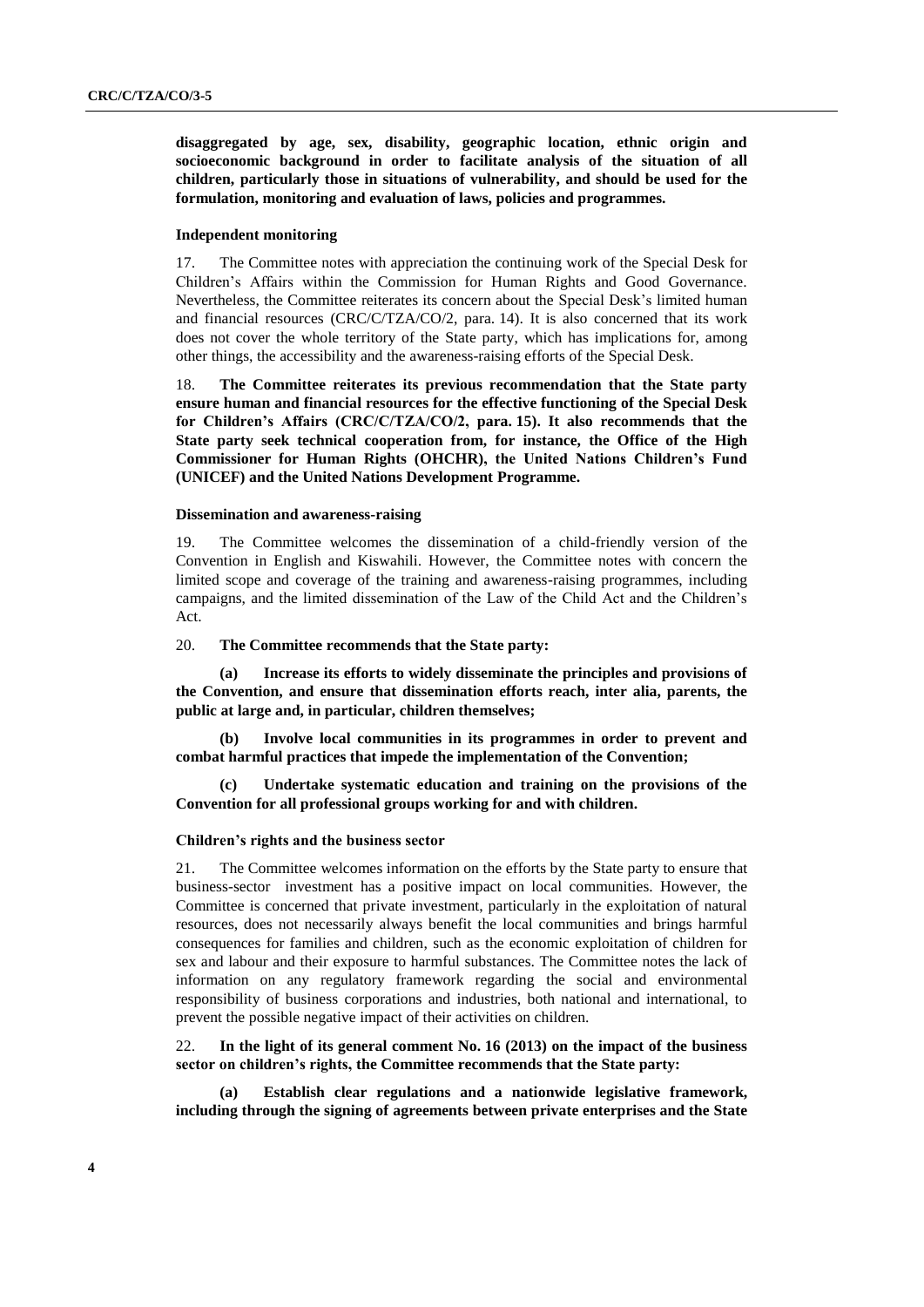**party at the local level, requiring companies domiciled or operating in the State party to adopt measures to prevent and mitigate adverse impacts of their operations in the country on children's rights;**

**(b) Require companies to undertake child-rights assessments and consultations, and full public disclosure of the environmental, health-related and child-rights impacts of their business activities, and their plans to address such impacts, and promote the inclusion of child-rights indicators and parameters for reporting;** 

**(c) Be guided by the United Nations "Protect, Respect and Remedy" Framework, accepted unanimously in 2008 by the Human Rights Council, while implementing these recommendations.** 

## **B. Definition of the child (art. 1 of the Convention)**

23. The Committee is concerned that the minimum age for marriage is set at 18 for boys and 15 for girls and that exceptions for marriage at even younger ages for boys and girls are possible.

24. **The Committee encourages the State party to revise its legislation in order to ensure that the minimum age for marriage is established as 18 for both girls and boys, and to take all necessary measures to eliminate child marriages, in line with the State party's obligations under the Convention and the African Charter on the Rights and Welfare of the Child.**

## **C. General principles (arts. 2, 3, 6 and 12 of the Convention)**

## **Non-discrimination**

25. While noting the anti-discriminatory provisions contained in the laws of the State party, the Committee reiterates its concern (CRC/C/TZA/CO/2, para. 27) that discrimination against certain groups of children still exists, in law and in practice, particularly against pregnant teenage girls and teenage mothers (in the Mainland), children with albinism, children with disabilities, children infected with or affected by HIV/AIDS and children living on the streets. It also notes with concern that almost no systematic measures have been undertaken, including with religious leaders, opinion makers and the mass media, to combat and change the discriminatory laws, attitudes and practices.

26. **The Committee reiterates its previous recommendation (CRC/C/TZA/CO/2, para. 27) and urges the State party to continue revising all its legislation in order to bring it into full compliance with article 2 of the Convention, and to ensure the full implementation of all legal provisions. The Committee reiterates its recommendation to the State party that it carry out comprehensive public-education campaigns to prevent and combat all forms of discrimination.** 

## **Best interests of the child**

27. The Committee notes that the right of the child to have his or her best interests taken as a primary consideration is explicitly set out in the Law of the Child Act and the Zanzibar Children's Act. Nevertheless, the Committee is concerned that this right is not adequately applied or interpreted by legislative bodies and therefore is not incorporated in policies and programmes concerning children. The Committee is also concerned at the lack of awareness of this right among the general public, including traditional and religious leaders and government officials.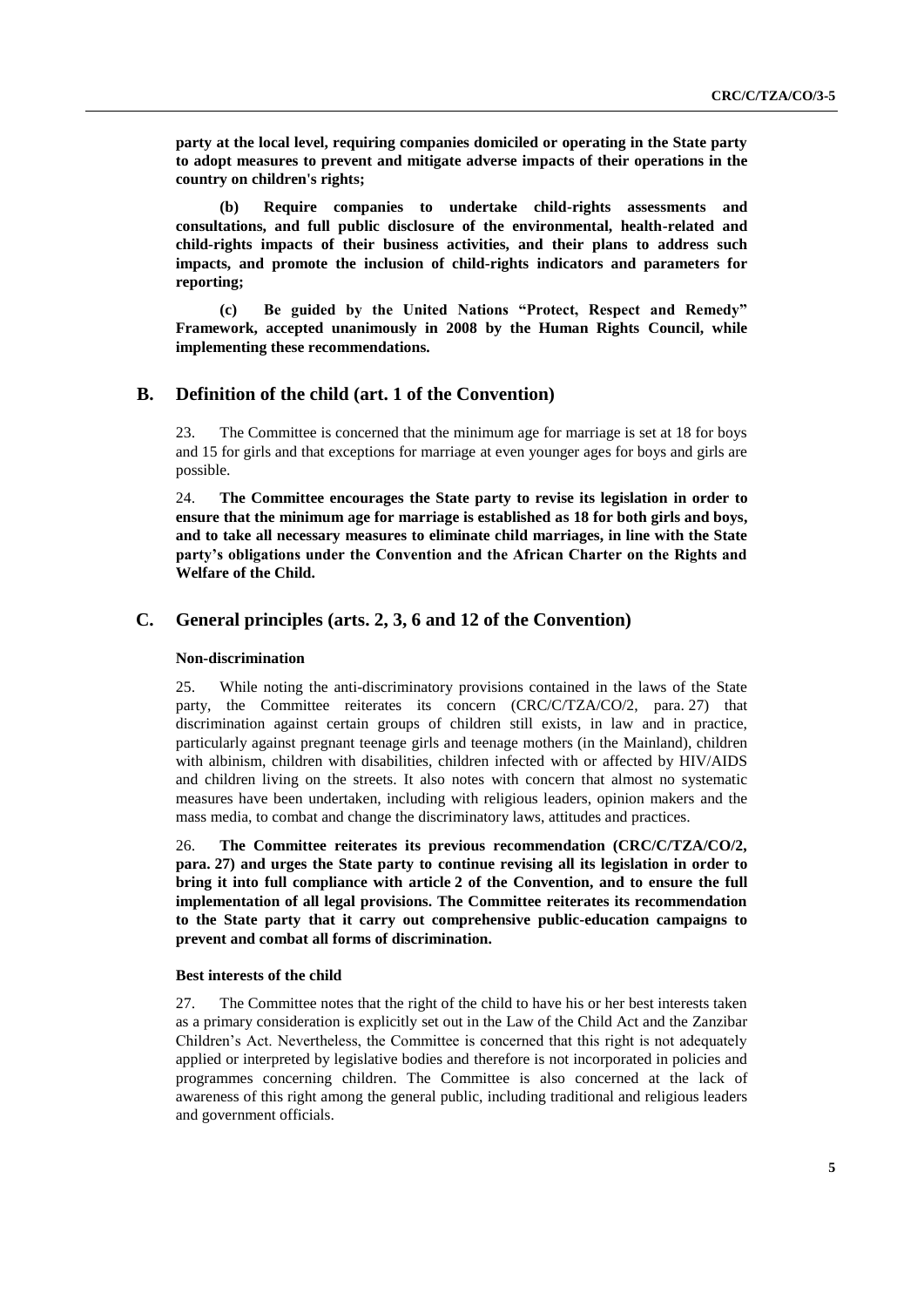28. **In the light of its general comment No. 14 (2013) on the right of the child to have his or her best interests taken as a primary consideration, the Committee recommends that the State party strengthen its efforts to ensure that this right is appropriately integrated and consistently applied in all legislative, administrative and judicial proceedings and decisions, as well as in all policies, programmes and projects that concern affect children. In this regard, the State party is encouraged to develop procedures and criteria to provide guidance to all relevant persons in authority for determining the best interests of the child in every area and for giving those interests due weight as a primary consideration.** 

### **Right to life, survival and development**

29. While noting the "campaign on violence against women, children and people with albinism conducted throughout the country", the Committee is nevertheless extremely alarmed about the killings of children with albinism, including for ritual purposes, and their social exclusion in the State party. It is seriously concerned that the root causes of the violence, including murder, mutilations and trafficking of body parts, are insufficiently addressed, that prosecution of offenders is hampered by fear and the reported complicity of some State authorities, and that children with albinism have been placed in boarding schools/shelters for children with special needs.

30. The Committee is further concerned about reports that these shelters, while offering immediate protection, are not temporary as originally intended and are unhygienic, overcrowded, and have limited human and financial resources. Children placed in these boarding schools/shelters are separated from their families and segregated from their community. The Committee also notes with concern reports that children with albinism in these shelters are punished, especially by prolonged exposure to the sun, leading to the rapid development of skin cancer. They are also subjected to threats and even to sexual abuse.

31. **The Committee urges the State party to adopt without delay a comprehensive strategy, including awareness-raising, especially in the most affected areas, targeting "witch doctors", to fully ensure the immediate and long-term protection of children with albinism and address the root causes of the violence they suffer. It also urges the State party to expedite the investigation and prosecution of all cases involving children with albinism so that no perpetrator can escape with impunity, and provide the victims with rehabilitation and redress. The Committee encourages the State party to review its policy of placing children with albinism in boarding schools. It also recommends that the State party take all necessary measures to find the families of those children who have been placed in such shelters and reunite the children with their families, when this is in the best interests of the child.** 

#### **Respect for the views of the child**

32. The Committee notes with interest the existence of children's clubs and student councils to promote the participation of children. However, it is concerned about the scarcity of information on these councils in rural and remote areas and the involvement of and outreach to children in vulnerable situations. The Committee is also concerned that the views of the child are rarely taken into account in decisions made by families and in administrative and judicial proceedings.

33. **In the light of its general comment No. 12 (2009) on the right of the child to be heard, the Committee recommends that the State party take measures to strengthen this right. It also recommends that the State party conduct programmes and awareness-raising activities to promote the meaningful and empowered participation of all children in all matters that concern them in the family, community, school or**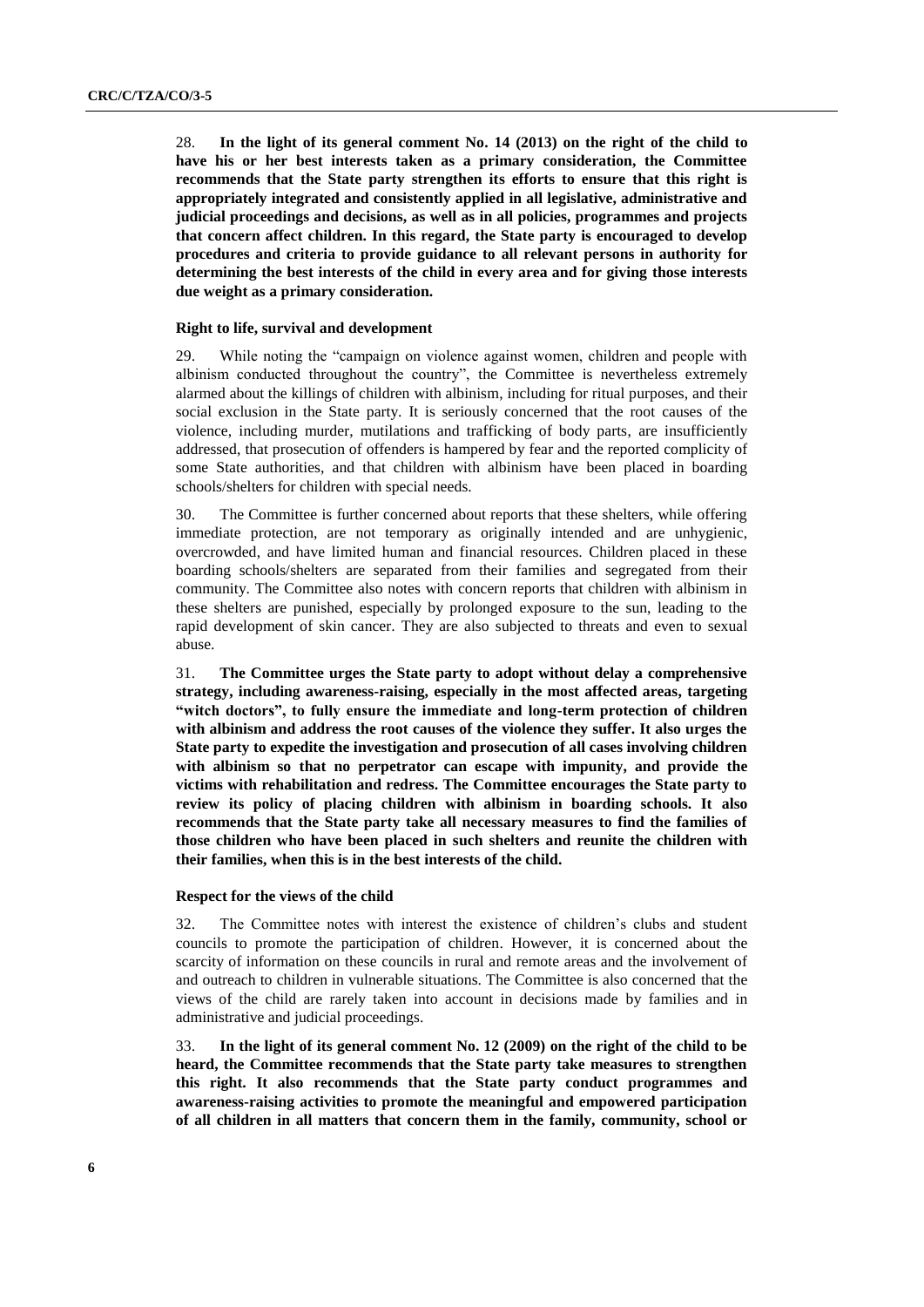**other settings, with particular attention to girls and to children in vulnerable situations.**

## **D. Civil rights and freedoms (arts. 7, 8 and 13-17)**

### **Birth registration**

34. The Committee notes with appreciation the measures taken by the State party to increase birth registration, including the Under-Five National Birth Registration Strategy and the 6-18 Birth Registration Initiative. It also welcomes the information provided by the State party's delegation that local authorities at the ward level have been mandated to register children. However, the Committee remains concerned at the low number of births registered, especially in rural areas. In particular, the Committee notes with concern that:

(a) Financial resources allocated to carry out birth-registration initiatives are still insufficient;

(b) The high costs relating to obtaining birth certificates, particularly in rural areas, remain obstacles for many families;

(c) The use of mobile registration, and the organization of public-awareness measures on the importance of birth registration, remain inadequate.

35. **The Committee reiterates its previous recommendation (CRC/C/TZA/CO/2, para. 32) and recommends that the State party:**

**(a) Equip decentralized government authorities at the local level and health facilities to register births and issue birth certificates;** 

**(b) Allocate sufficient funds for strengthening birth-registration initiatives;**

**(c) Provide birth registration and issue birth certificates free of charge for children under 5 years of age;**

**(d) Strengthen and expand mobile birth registration to reach universal coverage, in particular for registering children born outside of health facilities and children who have never been registered;** 

**(e) Increase public awareness of the importance of birth registration and the process by which births are registered.** 

## **E. Violence against children (arts. 19, 24, para. 3, 28, para. 2, 34, 37 (a) and 39)**

## **Corporal punishment**

36. The Committee welcomes measures to review the Education Act (Mainland) so as to remove corporal punishment in school settings and move towards its abolishment. Nevertheless, the Committee reiterates with concern that corporal punishment, including caning, remains widely practised. In particular, the Committee notes with serious concern that provisions in the legislation condone corporal punishment for "justifiable correction" in schools, provided that it is carried out by the head teacher, and for parents to discipline their children "provided it does not lead to injury".

37. **With reference to the Committee's general comment No. 13 (2011) on the right of the child to freedom from all forms of violence, the Committee reiterates its previous recommendations (CRC/C/TZA/CO/2, para. 34) and urges the State party to:**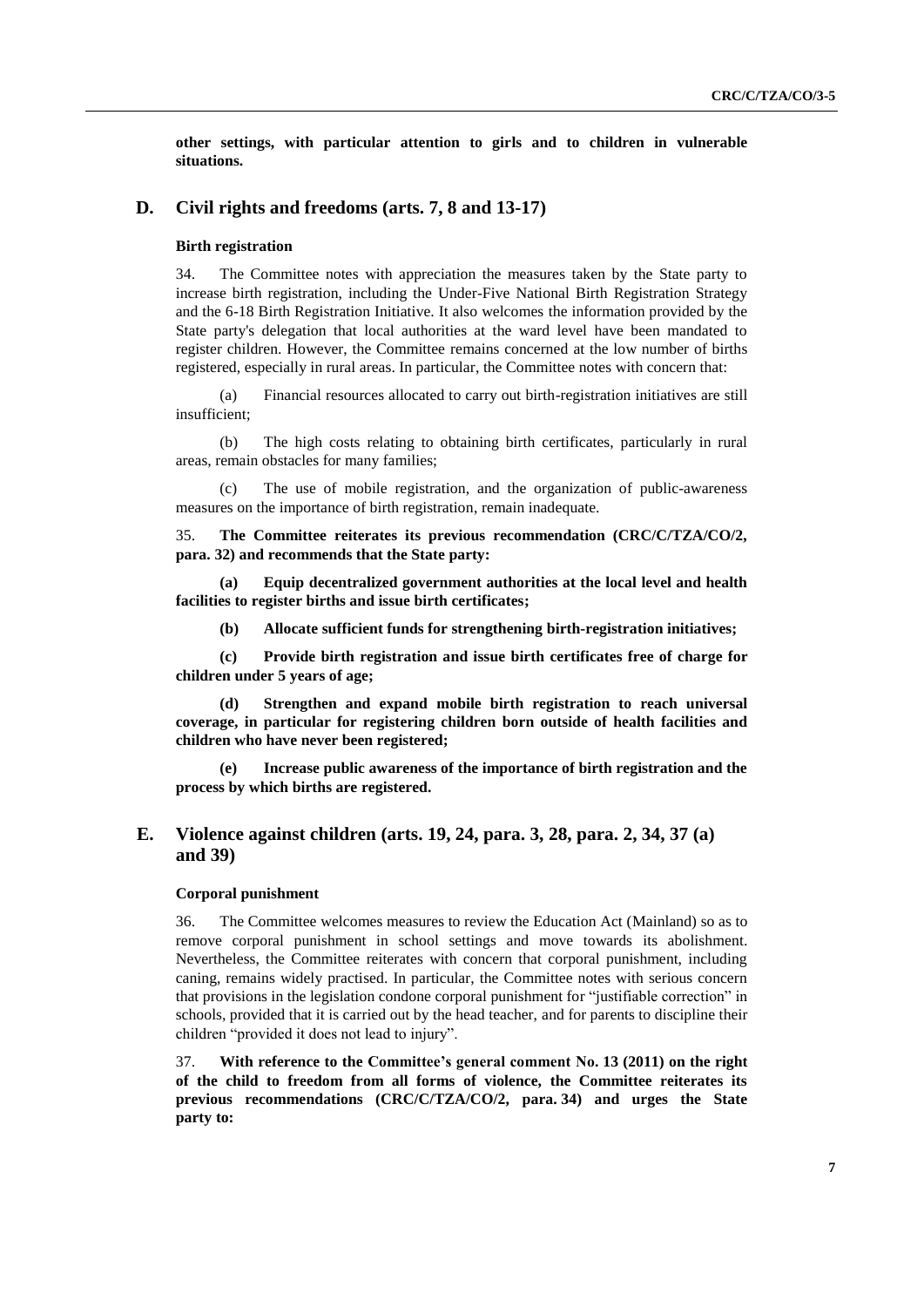**(a) Repeal or amend, as needed, all legislation in order to explicitly prohibit corporal/physical punishment in all settings as "justifiable" correction or discipline, including provisions contained in the Law of the Child Act (2009), the Children's Act (2011), the National Education Act (Mainland, 1978), the Zanzibar Education Act (1982), the Corporal Punishment Ordinance (1930), the Minimum Sentences Act (1963), the Sexual Offences (Special Provisions) Act (1998), the Penal Code (1981) and the Criminal Procedure Code (1985);** 

**(b) Sensitize and educate parents, guardians and professionals working with and for children, particularly teachers, by carrying out educational campaigns and awareness-raising on the harmful effects of corporal punishment;** 

**(c) Promote positive, non-violent and participatory forms of child-rearing and discipline in all settings, including through providing teachers and parents with training on alternative discipline measures.** 

#### **Abuse and neglect**

38. The Committee welcomes the framework for a comprehensive child-protection system set out by the Law of the Child Act and the Children's Act. However, the Committee reiterates its concern over the high prevalence of child abuse and neglect, including severe forms of abuse, such as burning with fire. The Committee also expresses its concern over the reduced allocation of resources to protection against abuse and neglect, the limited numbers of social welfare officers, and the low levels of reporting of abuse, in particular in rural and remote areas.

## 39. **The Committee recommends that the State party:**

**(a) Ensure the allocation of adequate human, technical and financial resources to the Department of Social Welfare and the Ministry of Health and Social Welfare in the Mainland and in Zanzibar to also address the root causes of violence and abuse;** 

**(b) Expand and strengthen awareness-raising and education programmes, including campaigns, with the participation of children, in order to formulate a comprehensive strategy for preventing and combating child abuse;**

**(c) Establish a national database on all cases of domestic violence against children, and undertake a comprehensive assessment of the extent, causes and nature of such violence, including through mandatory reporting;** 

**(d) Encourage community-based programmes aimed at preventing and tackling domestic violence, child abuse and neglect, including by promoting awareness of the harmful effects in both the short and the long term, with the participation of former victims, volunteers and community members, and providing them with training;**

**(e) Ensure that children have access to a child-friendly, accessible and confidential mechanism for reporting abuse.**

#### **Sexual exploitation and abuse**

40. The Committee expresses serious concern regarding the physical and sexual violence against children in the State party, including in schools or on the way to and from school, as well as sexual exploitation, including the sexual exploitation of girls, particularly in mining areas. The Committee notes with concern:

Reports of sexual violence and abuse carried out by teachers, and the lack of disciplinary or criminal investigation of teachers for professional misconduct;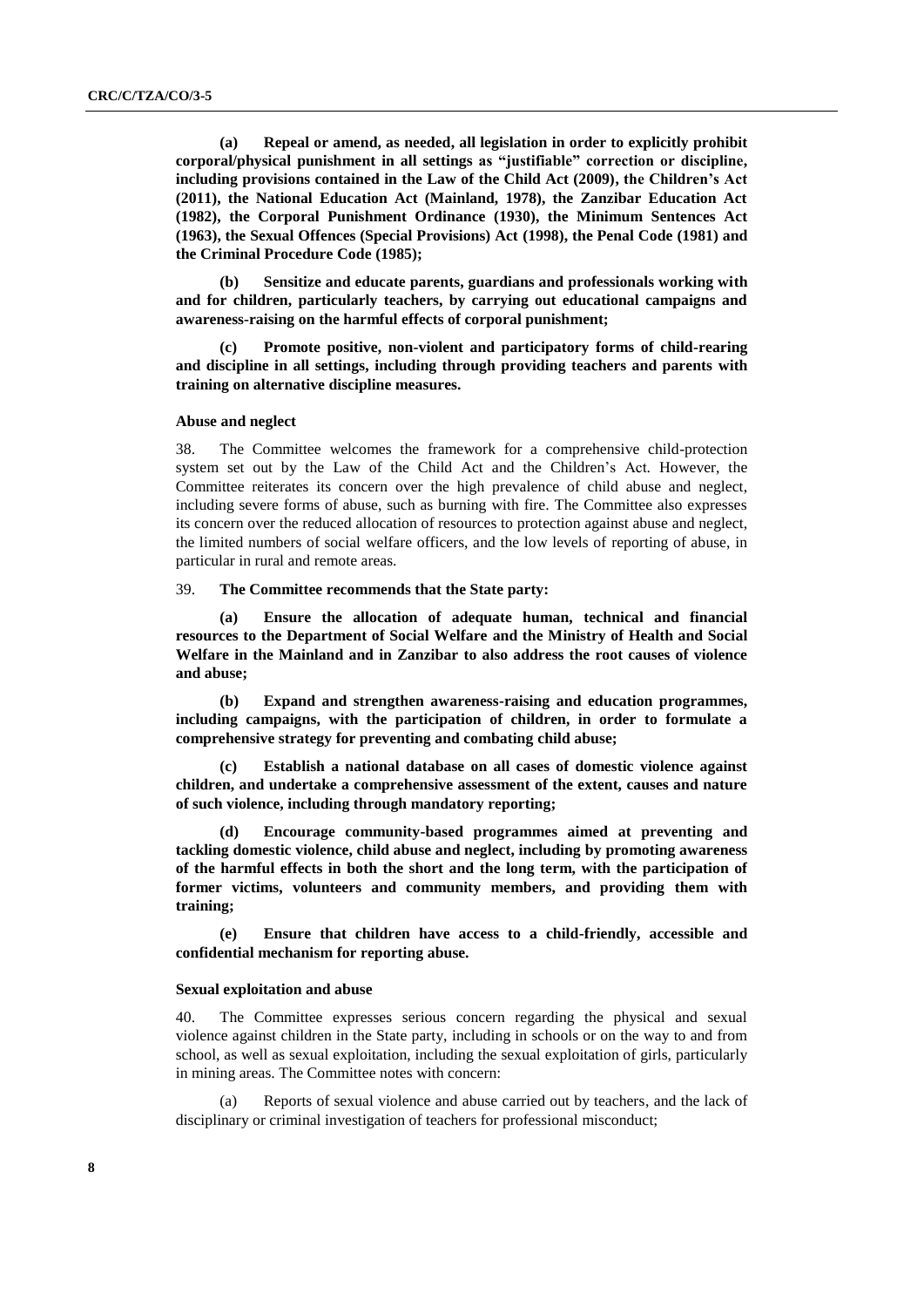(b) Limited access to psychological services for child victims of sexual violence;

(c) Reluctance of girl victims of sexual violence to report abuse and violence to the police because of the stigma surrounding child survivors of gender-based violence;

(d) Reports of cases of sexual, physical and emotional abuse by members of the police against girl victims of sexual exploitation under their protection.

41. **The Committee recommends that the State party take the necessary measures to ensure that all children vulnerable to and at risk of any form of sexual exploitation are provided with all the necessary assistance and protection. In particular, the Committee recommends that the State party:**

**(a) Strengthen the promotion of zero tolerance of all forms of violence against children in schools, including sexual abuse, bullying and harassment;** 

**(b) Ensure that victims of sexual exploitation and abuse have access to childprotection centres, and ensure that these are available throughout the country, particularly in rural areas;** 

**(c) Continue to work with community police and gender and children's desks in a joint effort to combat violence against children;** 

**(d) Organize awareness-raising programmes, including campaigns, particularly for children, parents and caregivers, in order to prevent the stigmatization of child survivors of sexual violence and abuse;** 

**(e) Develop adequate systems of investigation of cases of sexual exploitation and promptly prosecute all cases of sexual violence and abuse of children.** 

### **Harmful practices**

42. The Committee is deeply concerned about the persistence of forced and early marriages of girls, and to lesser extent of boys, in the State party, sometimes even before they reach puberty. Such early marriages tend to occur particularly in poor areas and are reportedly due to religious and customary laws. The Committee is also concerned that despite the Sexual Offences Special Provisions Act (1998) criminalizing all sexual activity with girls below the age of 18, marital rape is not prohibited once the married child reaches 15 years. The Committee also notes with concern that being married is one of the grounds for exclusion from school.

43. **With reference to general comment No. 18 (2014) on harmful practices, adopted jointly with the Committee on the Elimination of Discrimination against Women, the Committee urges the State party, in collaboration with civil society, to take firm measures, including in the legislation, to prevent and prohibit forced and child marriage and ensure that marital rape is criminalized. The Committee also recommends that the State party raise awareness among families, traditional and/or religious leaders and the general public and sensitize them about the negative consequences of child marriage and the importance of education. The Committee also encourages the State party to put in place an effective monitoring system to assess progress towards the eradication of child marriage.** 

44. The Committee, while noting the National Plan of Action on Violence against Women, the criminalization of female genital mutilation (FGM) and the establishment of the National Secretariat on the Elimination of FGM, is concerned that FGM remains prevalent, especially in rural and traditional communities, and that women and girls have little understanding of the related risks. The Committee is particularly concerned about reports that FGM is increasingly performed at a very young age, including on babies.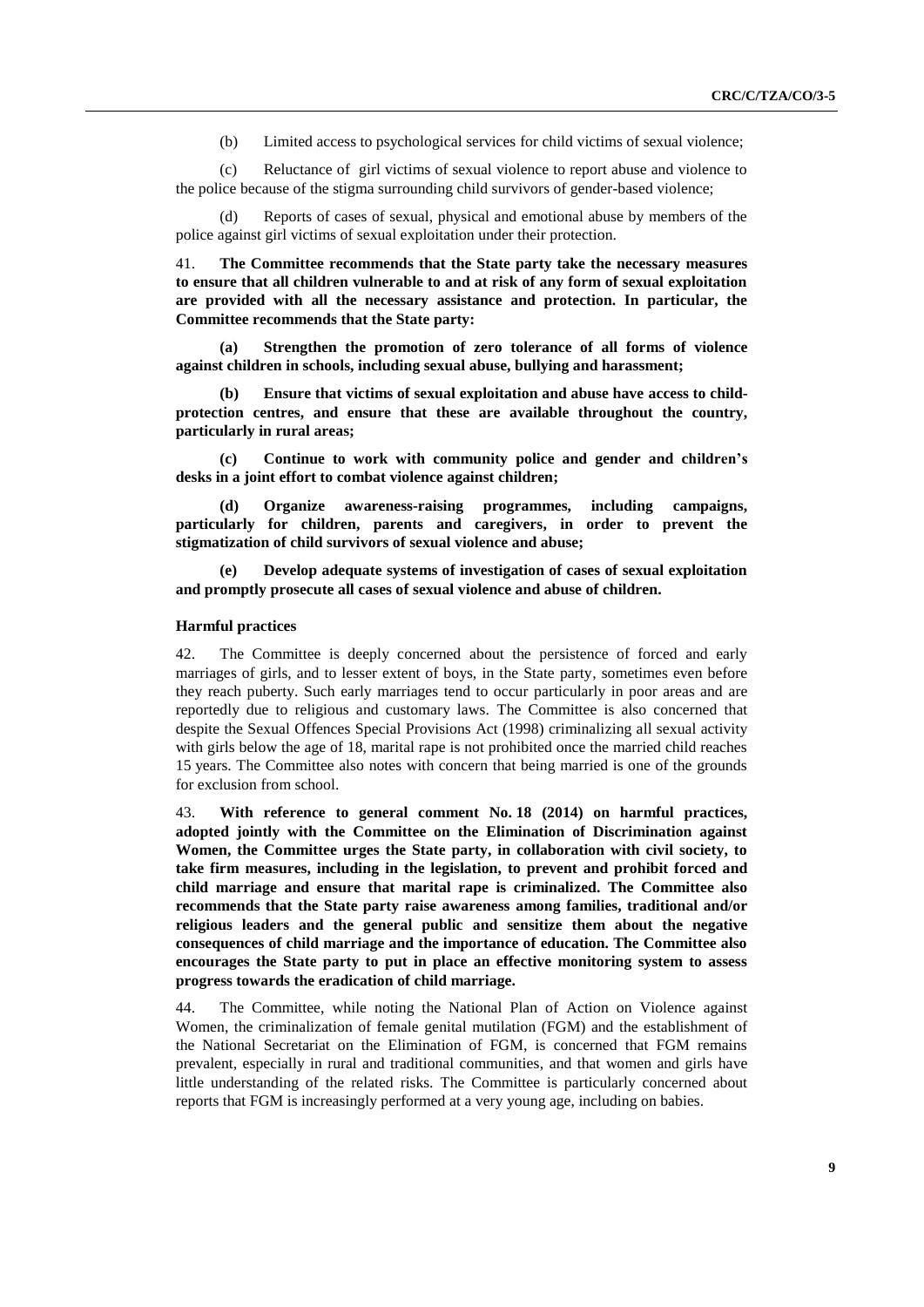45. **The Committee urges the State party to:** 

**(a) Disseminate the law criminalizing FGM among all relevant ministries, police officers, law-enforcement officials, teachers, religious and traditional leaders and the general public, particularly in rural communities;**

**(b) Ensure that all cases of FGM are promptly investigated and prosecuted and that victims have access to social and medical services;** 

**(c) Strengthen the implementation of the National Plan of Action for Elimination of Female Genital Mutilation with the support of civil society organizations, including women's groups, and United Nations agencies;**

**(d) Establish protective mechanisms and services to safeguard girls at risk;**

**(e) Support a widespread and sustained public-education campaign against FGM, with the participation of persons performing FGM, to increase community awareness and discussion about the negative consequences of this and other harmful practices.**

#### **Freedom of the child from all forms of violence**

46. The Committee welcomes the establishment of one-stop centres to provide immediate support to child victims of abuse. However, the Committee notes with concern that the State party's report lacks comprehensive statistical data on violence against children, including sexual violence, as well as data on investigations of perpetrators, prosecutions, convictions and penalties, and remedies available to victims.

47. **Recalling the recommendations of the United Nations 2006 study on violence against children (A/61/299), the Committee recommends that the State party prioritize the elimination of all forms of violence against children. The Committee also recommends that the State party take into account general comment No. 13 (2011) on the right of the child to freedom from all forms of violence, and in particular:**

**(a) Develop a comprehensive national strategy to prevent and address all forms of violence against children;**

**(b) Adopt a national coordinating framework to address all forms of violence against children;**

**(c) Pay particular attention to and address the gender dimension of violence;**

**(d) Cooperate with the Special Representative of the Secretary-General on Violence against Children and with other relevant United Nations institutions.**

## **F. Family environment and alternative care (arts. 5, 9-11, 18 (paras. 1 and 2), 20, 21, 25 and 27 (para. 4))**

### **Children deprived of a family environment**

48. The Committee welcomes the measures taken to provide care and protection to children deprived of a family environment, in particular the adoption of regulations on foster care, children homes, adoption, retention homes, apprentices and child employment (2014). However, the Committee notes with concern that: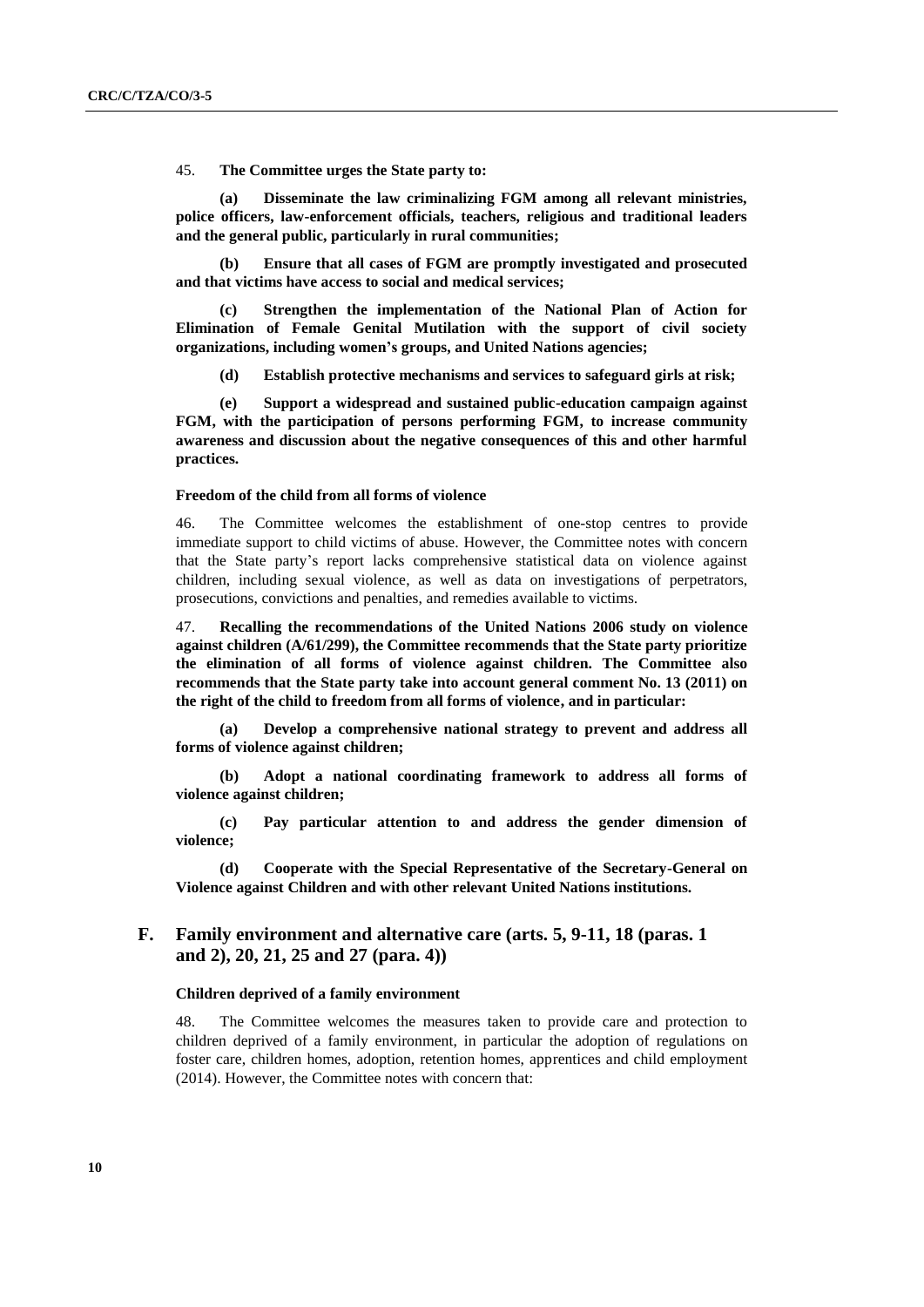(a) The number of children living without parental care is reportedly increasing in the State party, with most living in elderly headed households, child-headed households, in institutional care and on the streets;

(b) A large number of children's homes in the State party are operating without registration or adequate inspection; and numerous cases of child abuse have been reported;

(c) Children continue to live in institutions without any review of the placement, contrary to the 2012 Children's Homes Regulations;

(d) The lack of alternative care services is mainly due to poor coordination.

49. **Drawing the State party's attention to the Guidelines for the Alternative Care of Children (General Assembly resolution 64/142, annex), the Committee recommends that the State party take the necessary measures to protect the rights of children deprived of a family environment and address their needs, and in particular:** 

**(a) Strengthen the support provided to biological families to prevent out-ofhome placements;** 

**(b) Prioritize the registration, certification and licensing of alternative-care centres;**

**(c) Establish a mechanism to independently monitor, review and inspect the situation of children entrusted to the care of family or community members, and facilities functioning as children's homes; and provide accessible channels for confidential reporting by children, and for monitoring and remedying maltreatment of children;** 

**(d) Facilitate family-based care for children whenever possible and provide support to extended family networks and other community members who care for children deprived of their family environment and to child-headed households, with a view to reducing the institutionalization of children.** 

### **Adoption**

50. Noting that cases of inter-country adoption, while rare, do exist, the Committee is concerned about the slow progress made towards ratifying the 1993 Convention on the Protection of Children and Co-operation in Respect of Intercountry Adoption.

51. **The Committee encourages the State party to ratify the Convention on Protection of Children and Co-operation in Respect of Intercountry Adoption.**

## **G. Disability, basic health and welfare (arts. 6, 18 (para. 3), 23, 24, 26, 27 (paras. 1-3) and 33)**

## **Children with disabilities**

52. The Committee notes with appreciation the laws and policies to protect the rights of children with disabilities, including efforts to promote the enrolment of children with disabilities into mainstream education. However, the Committee notes with concern that:

(a) Throughout the country, children with disabilities are subjected to greater abuse, violence, stigma and exclusion, particularly in rural areas, and especially those children with intellectual and psychosocial impairments;

Early diagnosis of the impairment and support are difficult to obtain, in particular for children from poor families;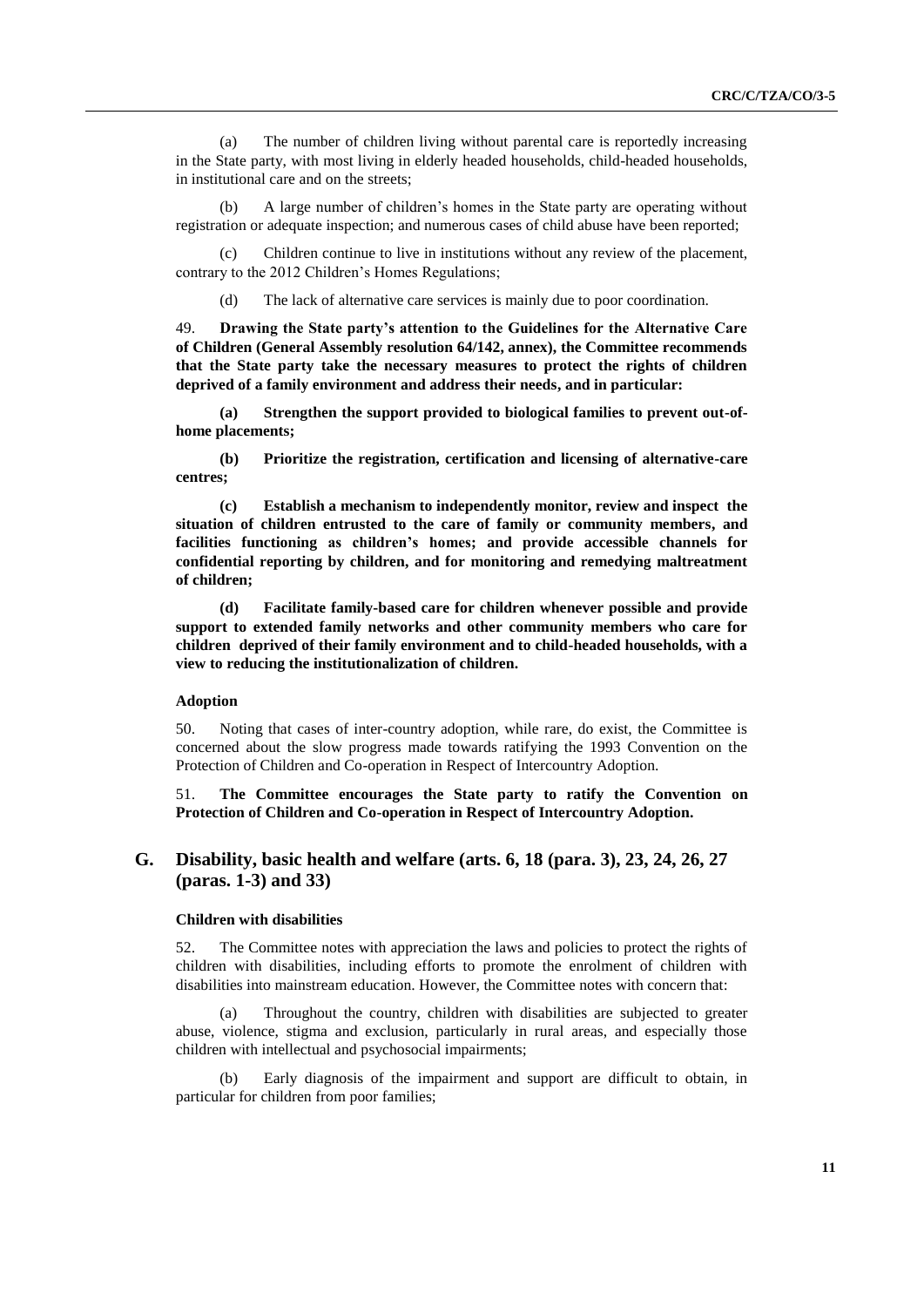(c) Parents are sometimes reluctant to report cases of and seek support for children with disabilities, in particular psychosocial impairments, because of the associated social stigma;

- (d) Infrastructure in public places is not suitable for children with disabilities;
- (e) Access to inclusive education and well-trained teachers is limited;
- (f) Primary-school enrolment of children with disabilities is very low.

53. **In the light of article 23 of the Convention and of its general comment No. 9 (2006) on the rights of children with disabilities, the Committee urges the State party to adopt a human rights-based approach to disability and specifically recommends that it:** 

**(a) Strengthen the implementation of laws and policies relating to children with disabilities, including the National Disability Mainstreaming Strategy 2010-2015;**

**(b) Allocate sufficient resources and, in particular, establish a specific fund to implement the National Strategy on Inclusive Education;** 

**(c) Expedite the establishment of the necessary infrastructure in public places to accommodate children with different disabilities;** 

**(d) Work together with communities to develop a public-awareness strategy to challenge negative social and cultural beliefs and norms regarding children with disabilities.**

### **Health and health services**

54. While commending the State party on its comprehensive strategy to significantly reduce the under-5 mortality rate, the Committee is concerned about the insufficient allocation of financial resources to child health and, in particular, about:

(a) The persistent high maternal mortality and morbidity rates;

(b) The limited access to health-care services for children living in poverty and in remote and rural areas;

(c) The prevalence of chronic malnutrition leading to stunting, especially in the Mainland;

(d) The limited access to safe drinking water and sanitation.

55. **The Committee draws the State party's attention to its general comment No. 15 (2013) on the right of the child to health, and recommends that the State party:**

**(a) Allocate sufficient financial and human resources to health services; in particular, access to trained care at delivery, improved antenatal care, improved care for newborns and during the neonatal period, and services for infants and preschool children at primary health centres;**

**(b) Establish more child and maternal health clinics and safe delivery services in order to reduce the distances mothers and pregnant women have to travel, and ensure the availability of trained health workers and the necessary equipment and medical supplies;**

**(c) Strengthen national strategies to address the critical nutritional needs of children, particularly among the most vulnerable groups, through targeted interventions;**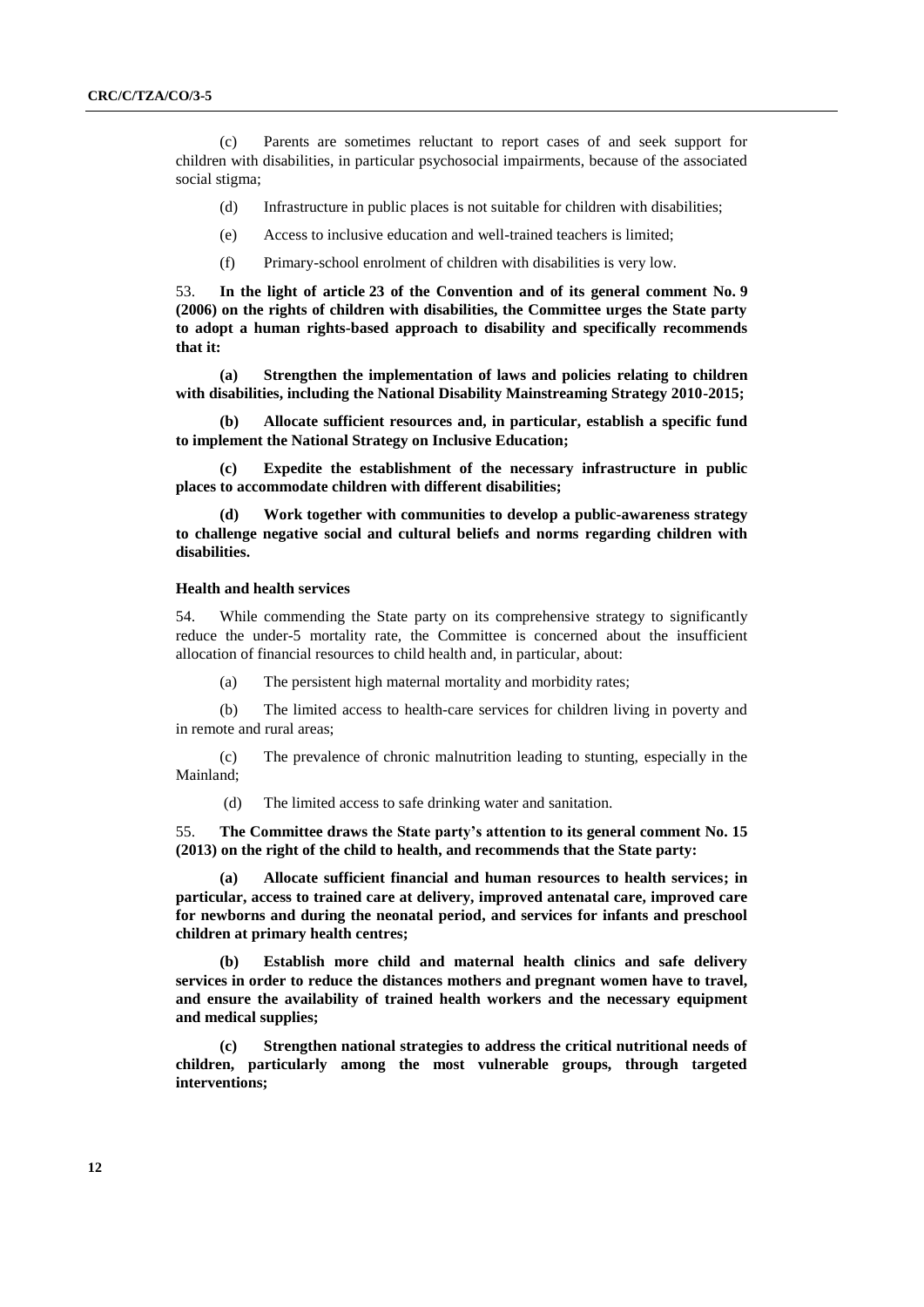**(d) Improve access to safe drinking water and adequate sanitation facilities and ensure their sustainability, availability, sufficiency and affordability to all, particularly children;**

**(e) Implement the OHCHR technical guidance on the application of a human rights-based approach to the implementation of policies and programmes to reduce and eliminate preventable mortality and morbidity of children under 5 years of age (A/HRC/27/31);** 

**(f) Seek the necessary technical assistance from entities such as OHCHR, UNICEF and the World Health Organization.**

### **HIV/AIDS**

56. The Committee notes with appreciation the efforts for the prevention, testing and treatment of HIV/AIDS undertaken by the State party; the efforts in Zanzibar to impart skills relating to reproductive health and HIV to young people and to offer youth-friendly services; and the National Guidelines for HIV Testing and Counselling (2013). However, the Committee remains concerned at the high rate of mother-to-child transmission and new HIV infections among girls and boys, in particular given the high rates of sexual violence and unprotected teenage sexual relations. The Committee is also concerned about reports that attitudes towards the sexual orientation of some HIV-infected children prevent these children from seeking and receiving proper HIV services and community health services.

57. **The Committee reiterates its recommendation that the State party strengthen its efforts to combat the spread and the effects of HIV/AIDS (CRC/C/TZA/CO/2, para. 49). In the light of its general comment No. 3 (2003) on HIV/AIDS and the rights of the child, the Committee recommends that the State party develop a road map to ensure the implementation of effective HIV/AIDS preventive measures, including focused interventions for adolescents. It calls on the State party to:**

**(a) Strengthen efforts to prevent mother-to-child transmission of HIV;**

**(b) Improve follow-up treatment for mothers with HIV/AIDS and their infants, to ensure early diagnosis and the immediate initiation of treatment;**

**(c) Improve access to high-quality and age-appropriate health services for sexual and reproductive health and HIV/AIDS, including confidential services, particularly for adolescents;**

**(d) Ensure access to proper HIV services and community health services for all children, regardless of their sexual orientation, throughout the territory of the State party;**

**(e) Engage in public-education campaigns to combat discriminatory attitudes towards children on the grounds of their sexual orientation.**

### **Adolescent health**

58. The Committee welcomes the efforts made by the State party to improve adolescent health, including the adoption of the National Adolescent Reproductive Health Strategy of 2011-2015. However, the Committee is extremely concerned about the high number of teenage pregnancies, including those resulting from sexual abuse and rape. The Committee is also concerned that:

(a) Adolescents who become pregnant as a result of sexual violence have limited options and often resort to unsafe abortions, resulting in their death;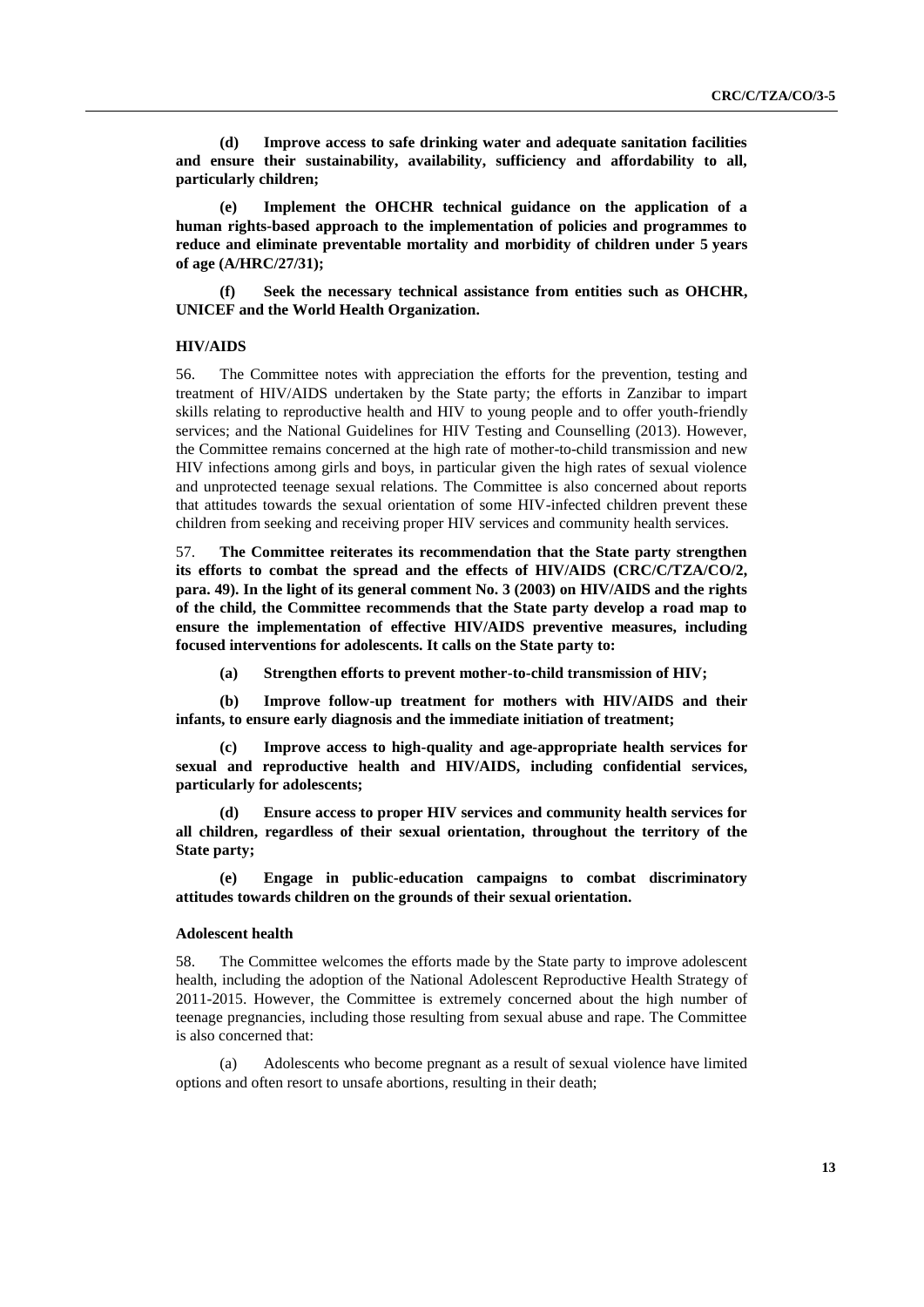(b) Insufficient public resources are allocated to the provision of youth-friendly health services;

(c) Information about modern contraceptives and adolescent-friendly health services, including emergency care—available with or without parental consent—is lacking, particularly in rural areas;

(d) Parents, guardians and health-care providers have negative attitudes towards adolescent sexual and reproductive health issues.

59. **In the light of its general comment No. 4 on adolescent health and development, the Committee reiterates its recommendation and urges the State party to:**

**(a) Take urgent measures to reduce maternal deaths relating to teenage abortions and ensure by law and in practice that the views of the child are always listened to and respected in abortion decisions;**

**(b) Adopt a comprehensive sexual and reproductive health education policy for adolescents, including sex education, inter alia making health education part of the school curriculum, and improve knowledge of and the availability of reproductive health-care services with a view to reducing teenage pregnancies and preventing HIV/AIDS and other sexually transmitted infections;**

**(c) Provide accessible, age-appropriate and adolescent-friendly health information and services for boys and girls, including confidential services, relating to sexual and reproductive health, with a focus on preventing pregnancy and making modern contraceptives available;** 

**(d) Draw up and implement a policy to protect the rights of pregnant teenagers, adolescent mothers and their children and combat discrimination against them, as well as to address the high rate of teenage pregnancies through preventive action; and ensure that pregnant adolescents have easy access to confidential counselling and support;** 

**(e) Take measures to raise awareness of and foster responsible parenthood and sexual behaviour, with particular attention to boys and men;** 

**(f) Consider the OHCHR technical guidance on the application of a human rights-based approach to the implementation of policies and programmes to reduce preventable maternal morbidity and mortality (A/HRC/21/22).** 

## **H. Education, leisure and cultural activities (arts. 28-31)**

#### **Education, including vocational training and guidance**

60. The Committee welcomes the recent policy statement that provides for free compulsory primary and secondary education. However, the Committee expresses concern about the State party's own evaluation that "formal education systems are unable to accommodate the growing demand", since the system still has insufficient schools, materials and qualified teachers. In particular, the Committee is concerned about:

The fees and unofficial financial contributions still paid by parents of primary-and secondary-school students;

(b) The difficulties faced by some children, in particular those living in poverty and those in remote and rural areas, in accessing education, including the long walking distances from home to school and the absence of school-meal programmes;

(c) The geographical disparities in ensuring high-quality education;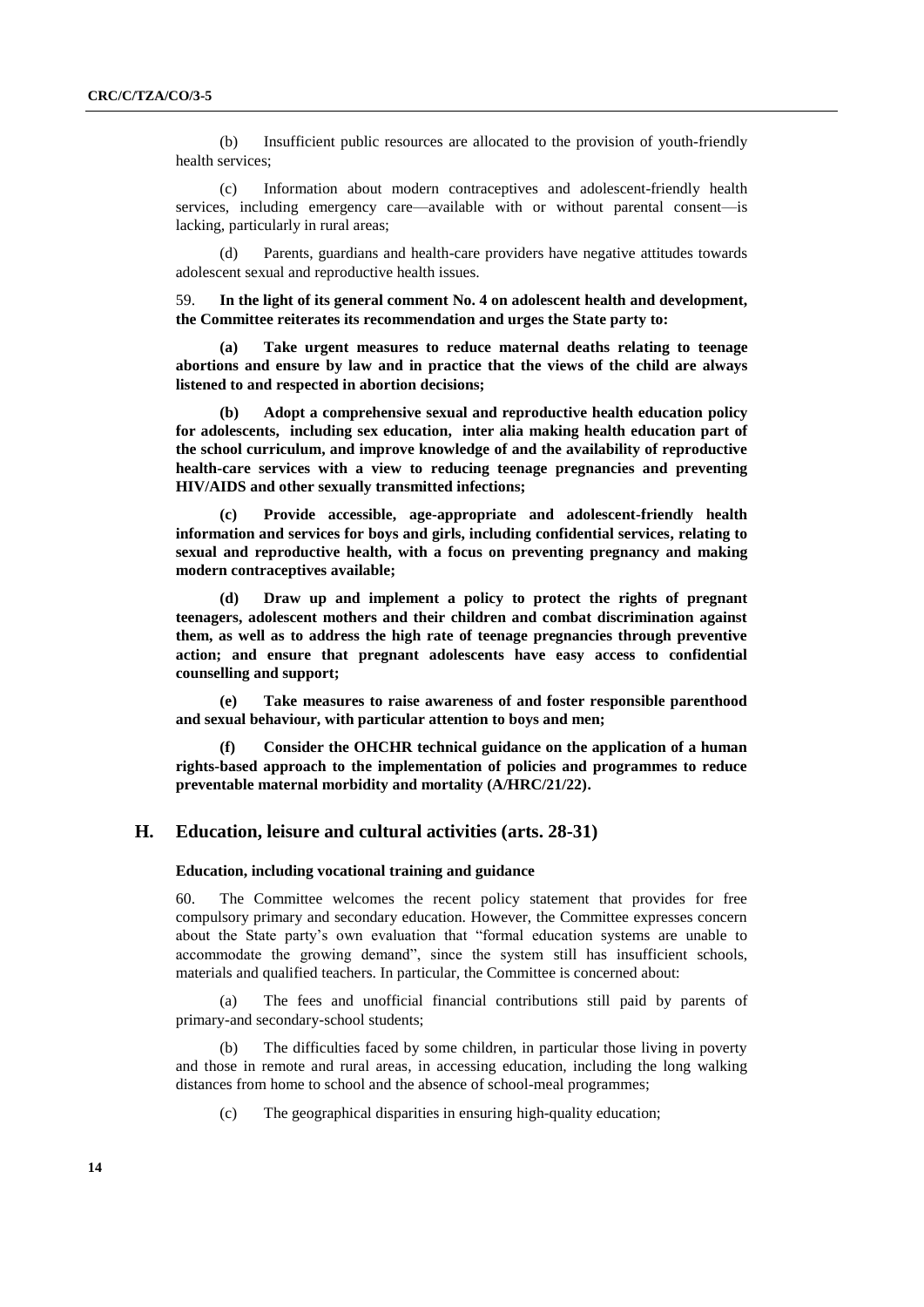(d) The rates of absenteeism and dropout, often due to the education provided not being adapted to the livelihoods of children and families involved in activities such as pastoralism, fishing, mining and farming;

Difficulties related to poor infrastructure and inadequate budget allocations to education, including teacher shortages, and poor teaching and learning materials and environment;

(f) Parents' low awareness of the importance of education and school enrolment.

61. **The Committee encourages the State party to continue its efforts to increase school enrolment and recommends that it:** 

**(a) Ensure the full enrolment of all children in education, including those who may be excluded owing to the hidden costs of compulsory education, such as contributions for cleaning, study visits and extracurricular activities;** 

**(b) Allocate sufficient resources to improve the geographic accessibility of schools and the quality of education;** 

**(c) Adapt the education system to accommodate children and families whose livelihoods are based on pastoralism, fishing, mining and farming;** 

**(d) Develop and promote high-quality vocational training to enhance the skills of children and young people, especially those who drop out of school;**

**(e) Improve the quality of teacher training, particularly in and for rural areas;**

## **(f) Allocate sufficient financial resources for the development and expansion of early childhood education, based on a comprehensive and holistic policy of early childhood care and development.**

62. While welcoming the policy adopted by the Ministry of Education and Vocational Training in the Mainland to allow the continuing education of girls after giving birth, the Committee regrets the State party's reservation to the African Youth Charter (2012) concerning continuing education for pregnant girls, and notes with concern that the State party has not revised provisions of the Education Act of Tanzania Mainland to explicitly prohibit the expulsion of pregnant girls from school. The Committee also remains concerned that the practice of mandatory pregnancy testing of girls as a pre-requirement for admission to school in the Mainland remains prevalent, as does the expulsion of pregnant girls from school.

63. **The Committee recommends that the State party take immediate measures to ensure the continued enrolment of girls who become pregnant during their school years and of adolescent mothers, and cease mandatory pregnancy testing. It also recommends that those girls who leave school because of pregnancy be supported and assisted in their re-enrolment and in the continuation of their education in mainstream schools. It calls on the State party to adequately disseminate that policy.** 

## **I. Special protection measures (arts. 22, 30, 32, 33, 35, 36, 37 (b)-(d) and 38-40)**

### **Asylum-seeking and refugee children**

64. While noting the efforts undertaken by the State party to operate programmes to combat sexual and gender-based violence in all refugee camps, the Committee is concerned about reports of frequent sexual and gender-based violence in Nyarugusu refugee camp,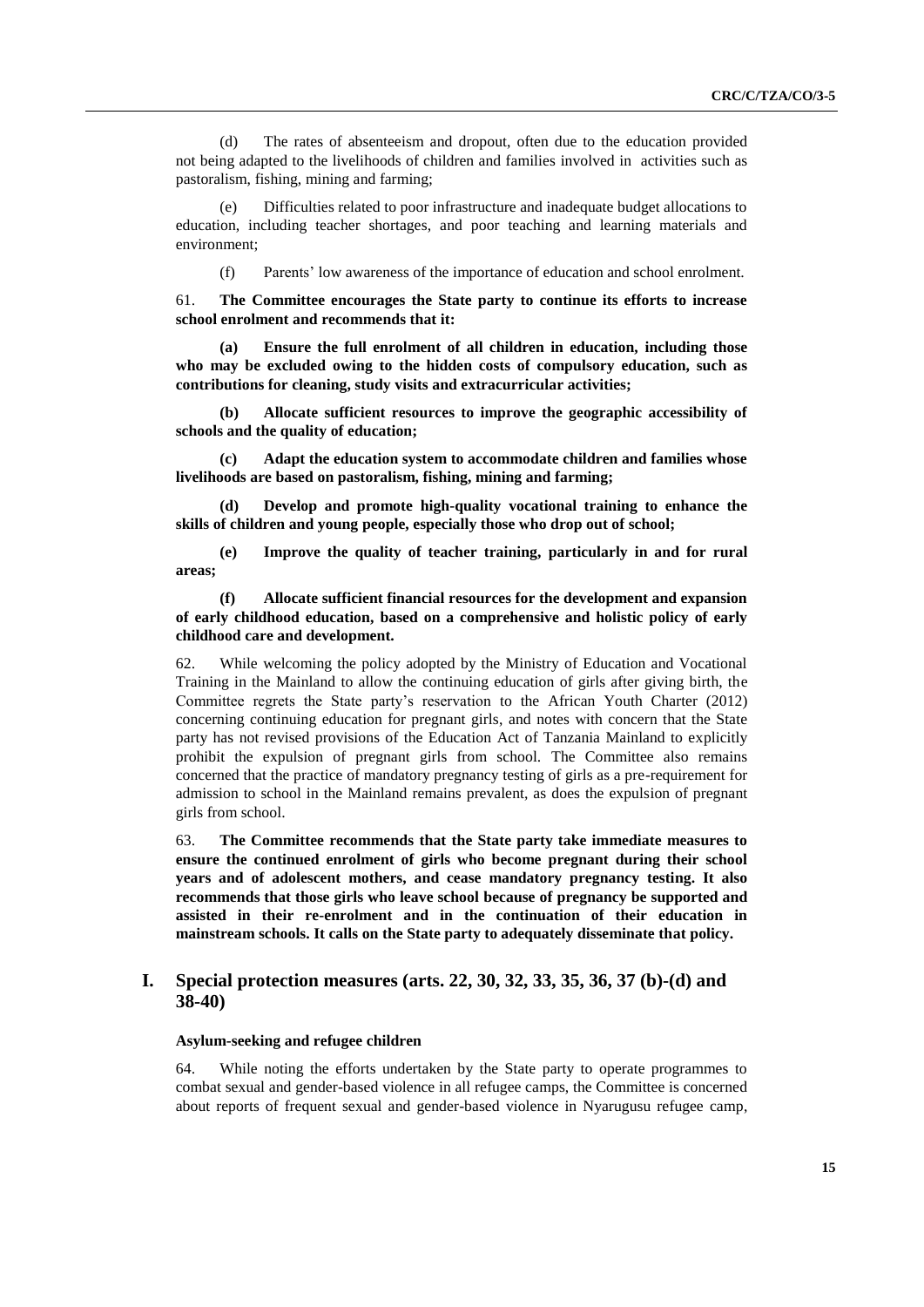including giving away a child, mainly a daughter, to pay a debt; forced marriage; and teenage pregnancy. The Committee is also concerned about the scarce opportunities for children, in particular long-term refugee children, to access education and develop life skills, and the insufficient assistance for unaccompanied children in the camps.

65. **The Committee reiterates its previous recommendation (CRC/C/TZA/CO/2, para. 60) that the State party improve the protection response and follow-up for cases of sexual violence concerning children. The Committee urges the State party to ensure the right of all children to education and to provide basic assistance for children without family in the camps. It also recommends that the State party continue seeking international assistance and the cooperation the Office of the United Nations High Commissioner for Refugees.** 

### **Economic exploitation, including child labour**

66. The Committee notes with appreciation the efforts undertaken by the State party to combat child labour, including the National Action Plan on Elimination of Child Labour (2009). However, the Committee notes with concern that enforcement of the existing legal framework and policies is weak, that the Plan is not implemented effectively and that children remain exposed to hazardous labour, especially in agriculture, artisanal mines and stone quarries, and to exploitation in domestic work. The Committee is also concerned about the limited availability of data on child labour, including in the informal sector.

#### 67. **The Committee urges the State party to:**

**(a) Ensure the effective implementation of the legal prohibition of hazardous child labour and mining work for any person under 18 years of age, including by allocating adequate resources;**

**(b) Ensure the implementation of the National Action Plan on Elimination of Child Labour, including through the use of appropriately trained labour inspectors and the application of the high penalties foreseen in legislation for those who exploit children;**

**(c) Ratify International Labour Organization Convention No. 189 (2011) concerning decent work for domestic workers;**

**(d) Continue to work with the International Programme on the Elimination of Child Labour of the International Labour Office;** 

**(e) Take measures to address the socioeconomic factors contributing to child labour.** 

#### **Children in street situations**

68. The Committee notes with appreciation a number of initiatives such as the National Plan for addressing the issues of children living and working on streets (2014-2017) and the Community Based Strategic Plan to provide protection to children in street situations. Nevertheless, the Committee is concerned that the rate of implementation of these plans has been low because of the lack of adequate resources. The Committee is also concerned about the unavailability of national data on the prevalence of children living and working on the streets.

### 69. **The Committee recommends that the State party:**

**(a) Carry out an in-depth study and a statistical analysis of the causes and extent of the issue of children in street situations in the State party;**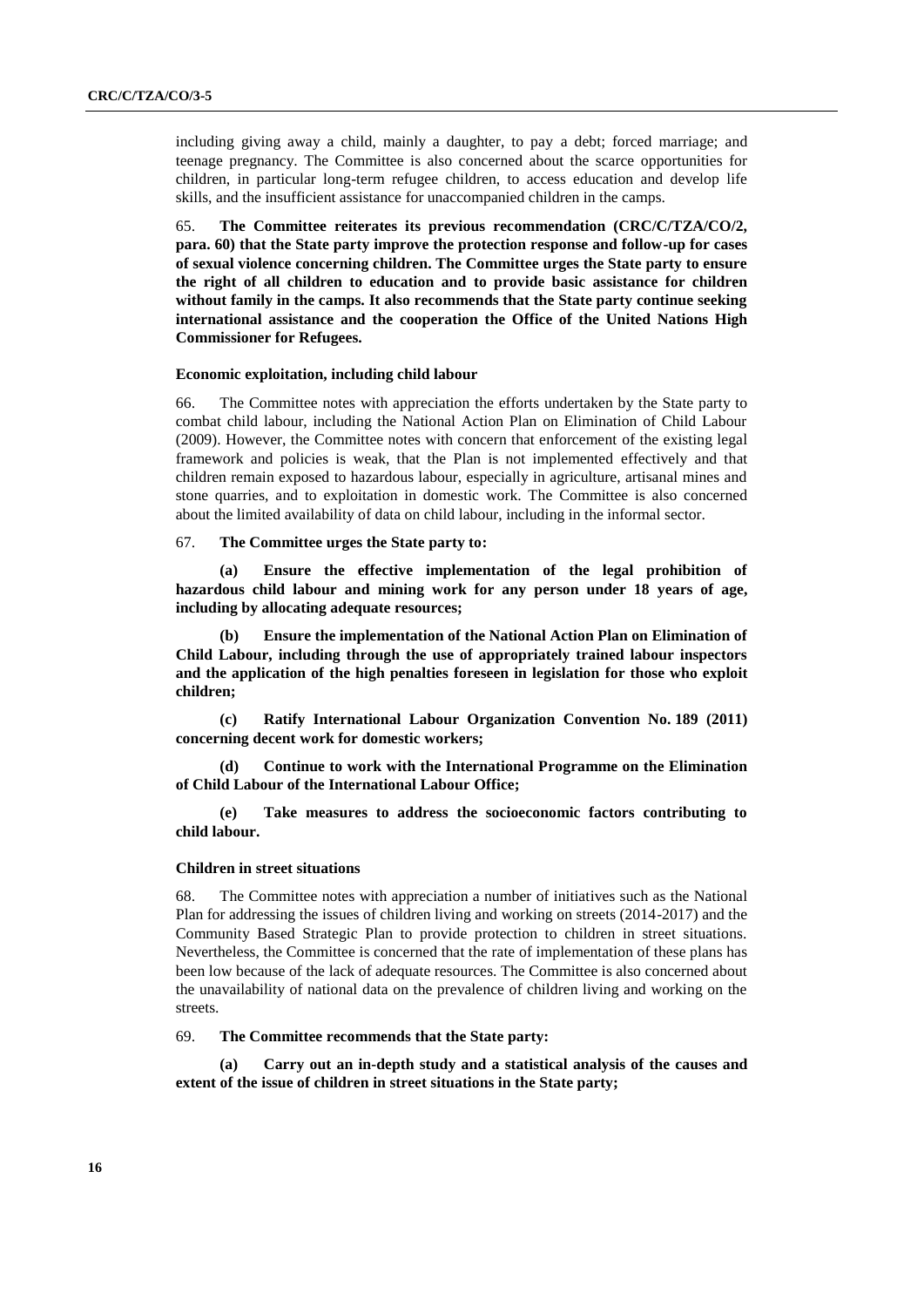**(b) Develop a national strategy to support children in street situations and to address the socioeconomic and other root causes of the vulnerability of such children, as well as the violence they are sometimes exposed to at the hands of law-enforcement officials;**

**(c) Ensure the appropriate implementation of initiatives to provide these children with adequate nutrition, clothing, housing, health care and educational opportunities, especially informal education and life-skills training, in order to support their full development and return to their families and community, when this is in the best interests of the child;** 

**(d) Provide, as appropriate, all child victims of physical, sexual and substance abuse with reintegration and recovery services.**

### **Sale, trafficking and abduction**

70. While welcoming the Anti-Trafficking in Persons Act (2008) and the establishment of its national advisory committee, the Committee notes with concern that the regulations for the implementation of the Act have not been published in the Official Gazette. The Committee is further concerned about:

(a) Persistent reports of trafficking of girls for domestic work, as well as increasing sexual exploitation and reports of trafficking of body parts;

(b) Insufficient resources for the implementation of the National Anti-Trafficking in Persons Action Plan 2013-2017, in particular for supporting victims of exploitation and trafficking;

(c) Lack of awareness of the problem of domestic and cross-border child trafficking for sexual exploitation.

71. **The Committee recommends that the State party expedite the publication in the Official Gazette of the regulations for the implementation of the Anti-Trafficking in Persons Act (2008) and that it:** 

**(a) Ensure the effective enforcement of relevant legislation, policies and programmes to combat trafficking in children and their body parts, including through the allocation of sufficient human and financial resources;** 

**(b) Expand efforts to provide specialized training in combating trafficking in children to the judiciary, prosecutors, the police—particularly gender and children's desks—law-enforcement officials, social workers and other relevant professionals, and ensure that the training is available throughout the State party;**

**(c) Strengthen awareness-raising programmes, including campaigns, on trafficking, particularly in rural areas, border areas and areas of poverty;**

**(d) Ensure the protection of, and support services for, children who have been victims of trafficking, including the provision of shelters, a formal determination of the best interests of the child, and their rehabilitation and social integration;** 

**(e) Address the root causes of trafficking, child labour and sexual exploitation, for example by increasing efforts to improve and expand access to education for both girls and boys, particularly for children in vulnerable situations.**

#### **Administration of juvenile justice**

72. The Committee welcomes the State party's commitment to reforming the juvenile justice system and to establishing the Zanzibar Children's Court and the Mainland Juvenile Court. The Committee, however, remains concerned that children and their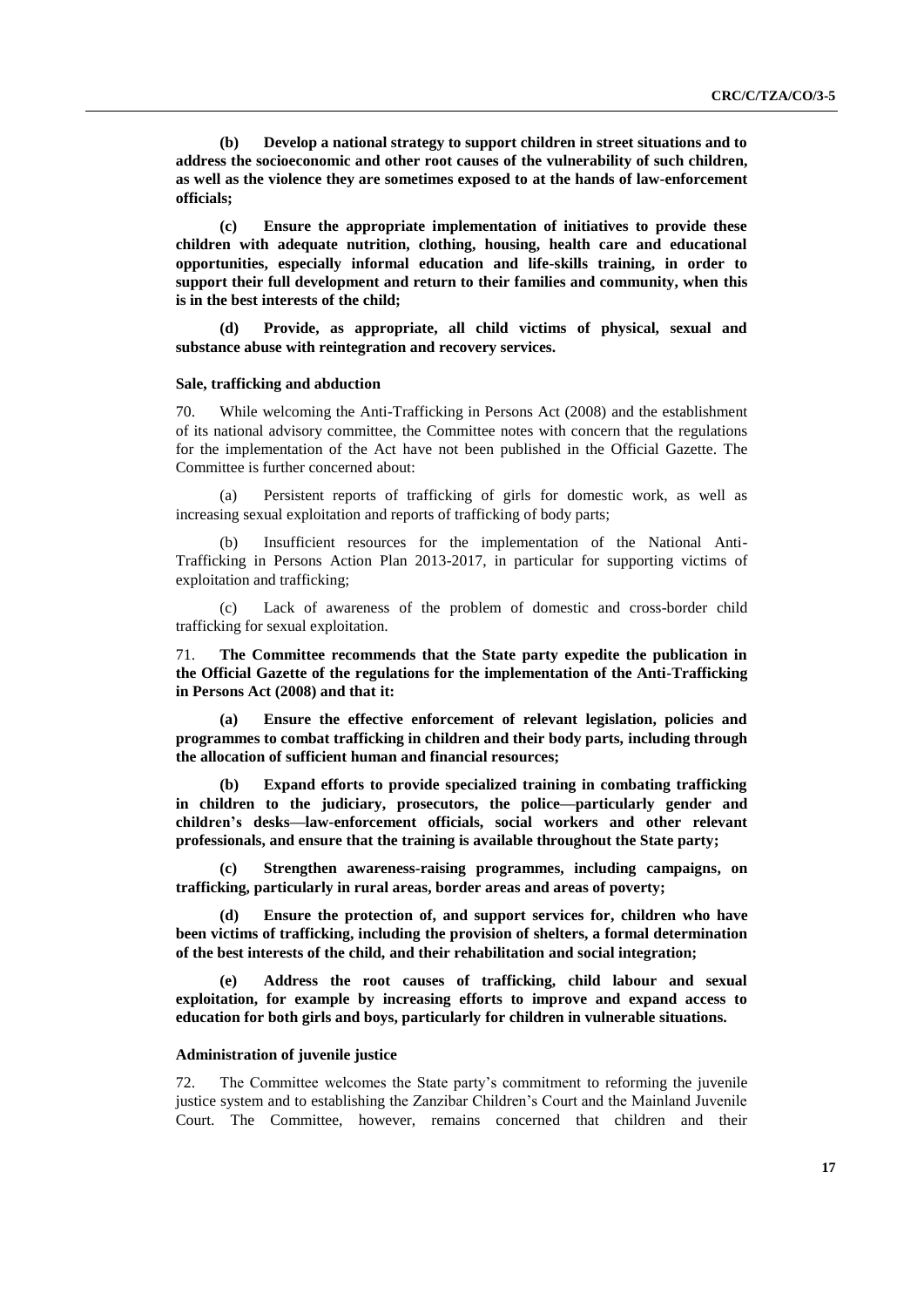parents/guardians are often unaware of their rights and how to engage in court proceedings. In particular, the Committee is concerned about:

(a) The lack of adequate legal-aid services for children in conflict with the law;

(b) The insufficient number of professionals with specialized training on juvenile justice;

(c) The lack of appropriate detention facilities in Zanzibar for persons under the age of 18;

(d) The long duration of pretrial detention of children, in most cases in adult prisons, and the fact that children serve their sentences in adult prisons;

(e) The use of corporal punishment as a judicial sanction;

(f) Cases of ill-treatment of children in police custody and reports that 30 per cent of children in prison have been physically or sexually abused.

73. **In the light of its general comment No. 10 (2007) on children's rights in juvenile justice, the Committee urges the State party to bring its juvenile justice system fully into line with the Convention and other relevant standards. The Committee encourages the State party to:**

**(a) Ensure the provision of qualified and independent legal aid to children in conflict with the law at all stages of legal proceedings and expedite the adoption of the Legal Aid Bill;**

**(b) Increase the number of adequately trained professionals working in the juvenile justice system, designate specialized judges for children and ensure their appropriate education and training, and ensure sufficient specialized juvenile court facilities and procedures, with adequate human, technical and financial resources;**

**(c) Immediately remove children from adult detention facilities and ensure that their detention conditions are compliant with international standards, including with regard to access to education and health services;** 

**(d) Expedite the investigation and trial process in cases involving children so as to reduce the number of children in pretrial detention and shorten their time in detention;**

**(e) Promote alternative measures to detention, such as diversion, probation, mediation, counselling or community service, wherever possible, and ensure that detention is used as a last resort and for the shortest possible time and that it is reviewed on a regular basis with a view to withdrawing it;** 

**(f) Abolish corporal punishment as a judicial sanction;**

**(g) Investigate allegations of violence and ill-treatment of children in police custody and detention;**

**(h) Make use of the technical assistance tools developed by the Interagency Panel on Juvenile Justice and its members, including the United Nations Office on Drugs and Crime, OHCHR, UNICEF and non-governmental organizations, and seek technical assistance in the area of juvenile justice from members of the Panel.**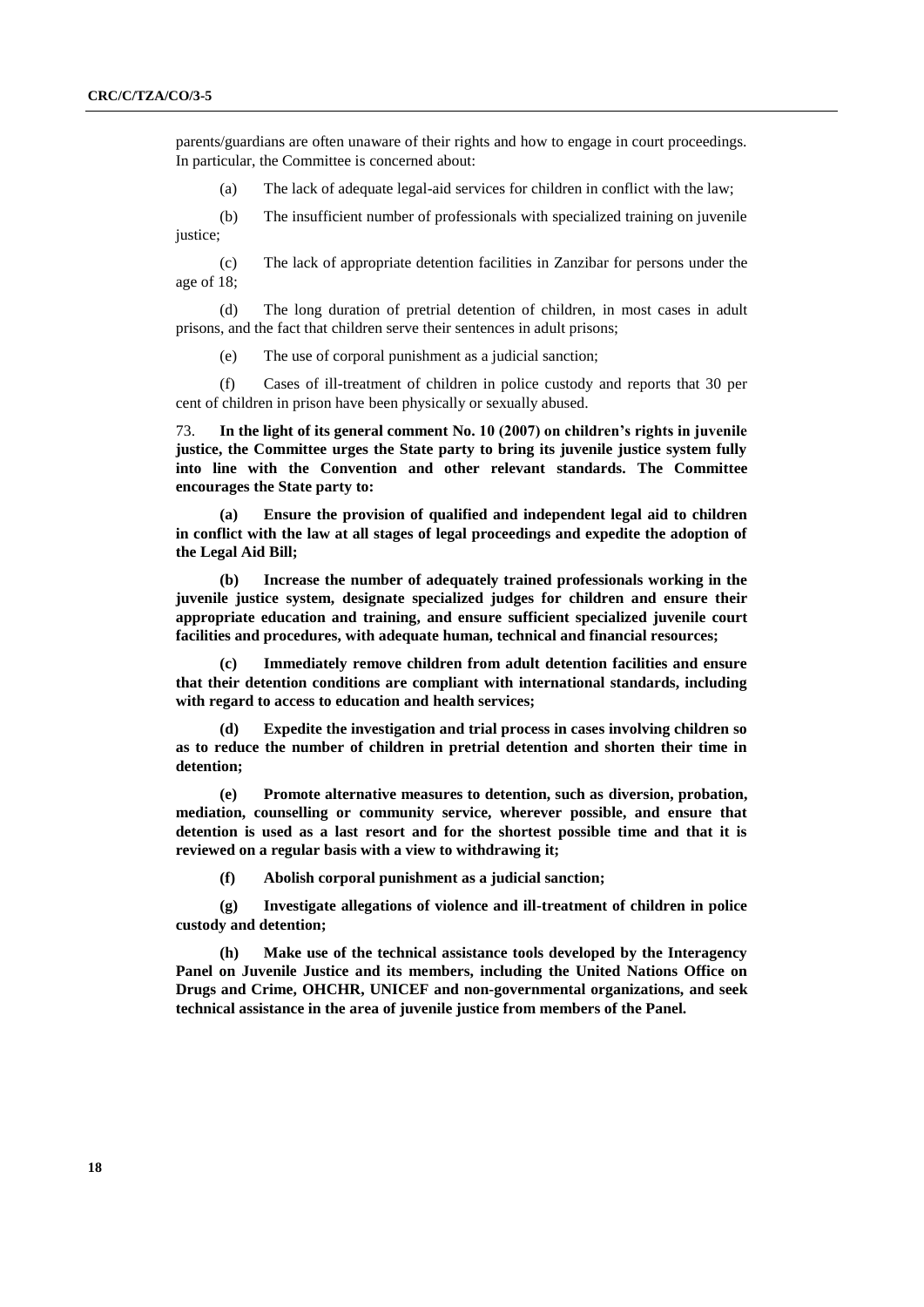## **J. Follow-up to the Optional Protocol to the Convention on the Rights of the Child on the sale of children, child prostitution and child pornography**

74. The Committee welcomes the measures taken by the State party to criminalize acts relating to the sale of children, child prostitution and child pornography. Nevertheless, the Committee reiterates its concluding observations of 2008 on the State party's initial report under the Optional Protocol to the Convention on the Rights of the Child on the sale of children, child prostitution and child pornography (CRC/C/OPSC/TZA/CO/1).

75. **The Committee urges the State party to provide comprehensive information on the sale of children, child prostitution and child pornography in its next periodic report. It calls on the State party to research the root causes and extent of the commercial sexual exploitation of children, child sex tourism, the sale of children, child prostitution and child pornography, to identify children at risk, assess the extent of the problem and develop targeted policies and programmes.**

## **K. Follow-up to the Optional Protocol to the Convention on the Rights of the Child on the involvement of children in armed conflict (2008)**

76. **The Committee recalls its previous recommendations to the State party under the Optional Protocol to the Convention on the Rights of the Child on the involvement of children in armed conflict (CRC/C/OPAC/TZA/CO/1) and requests that the State party provide follow-up information in its next periodic report on the efforts undertaken to:**

**(a) Explicitly prohibit and criminalize the recruitment and use of children under 18 in hostilities by armed forces, non-State armed groups and security companies;**

- **(b) Ensure the effective implementation of the above-mentioned legislation;**
- **(c) Ratify the Arms Trade Treaty (24 December 2014);**

**(d) Establish extraterritorial jurisdiction for violation of the provisions of the Optional Protocol on the involvement of children in armed conflict regarding the recruitment and involvement of children in hostilities committed by or against a person who is a citizen of or has other links with the State party, as required by article 4 of the Optional Protocol.**

## **L. Ratification of the Optional Protocol to the Convention on the Rights of the Child on a communications procedure**

77. **The Committee recommends that the State party, in order to further strengthen the fulfilment of children's rights, ratify the Optional Protocol to the Convention on the Rights of the Child on a communications procedure.** 

## **M. Ratification of international human rights instruments**

78. The Committee recommends that the State party, in order to further strengthen the fulfilment of children's rights, ratify the core human rights instruments to which it is not yet a party, namely the Convention against Torture and Other Cruel, Inhuman or Degrading Treatment or Punishment, the International Convention on the Rights of All Migrant